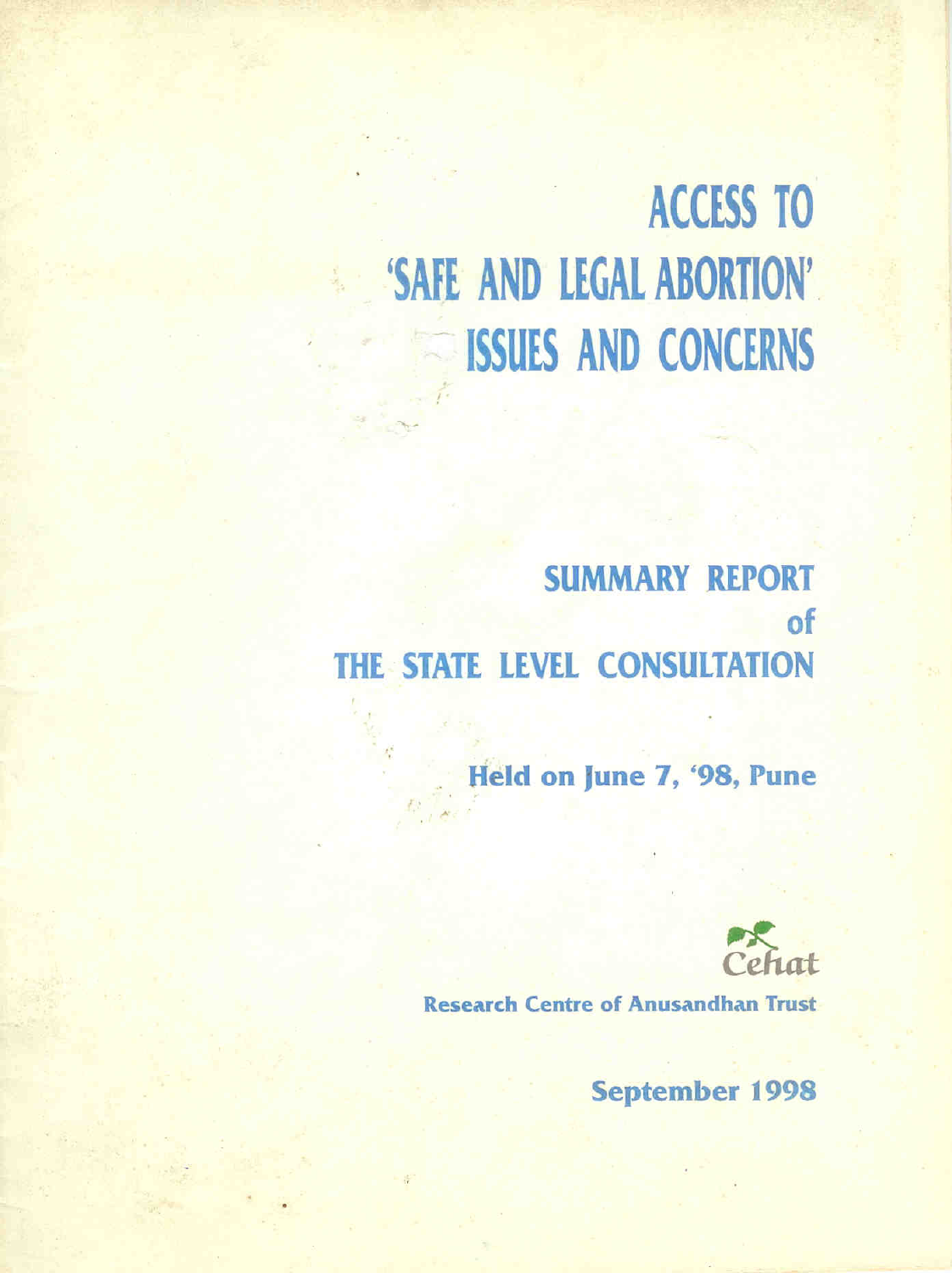# **Access to 'Safe and Legal Abortion' Issues and Concerns Summary Report of The State Level Consultation**

**held on June 7, 1998, Pune** 

Organised by

# **CEHAT, Pune**

2/10, Swanand, Aapli Sahakari Society, 481, Parvati, Pune 411 009 Tel: (+91) 020-4447866/4443225 E-mail: [cehatpun@vsnl.com](mailto:cehatpun@vsnl.com)

# **Under the project**

# **A RESEARCH AND ADVOCACY PROGRAMME FOR IMPROVING QUALITY OF ABORTION CARE (REAP)**

**September 1998** 

PDF created with pdfFactory Pro trial version [www.pdffactory.com](http://www.pdffactory.com)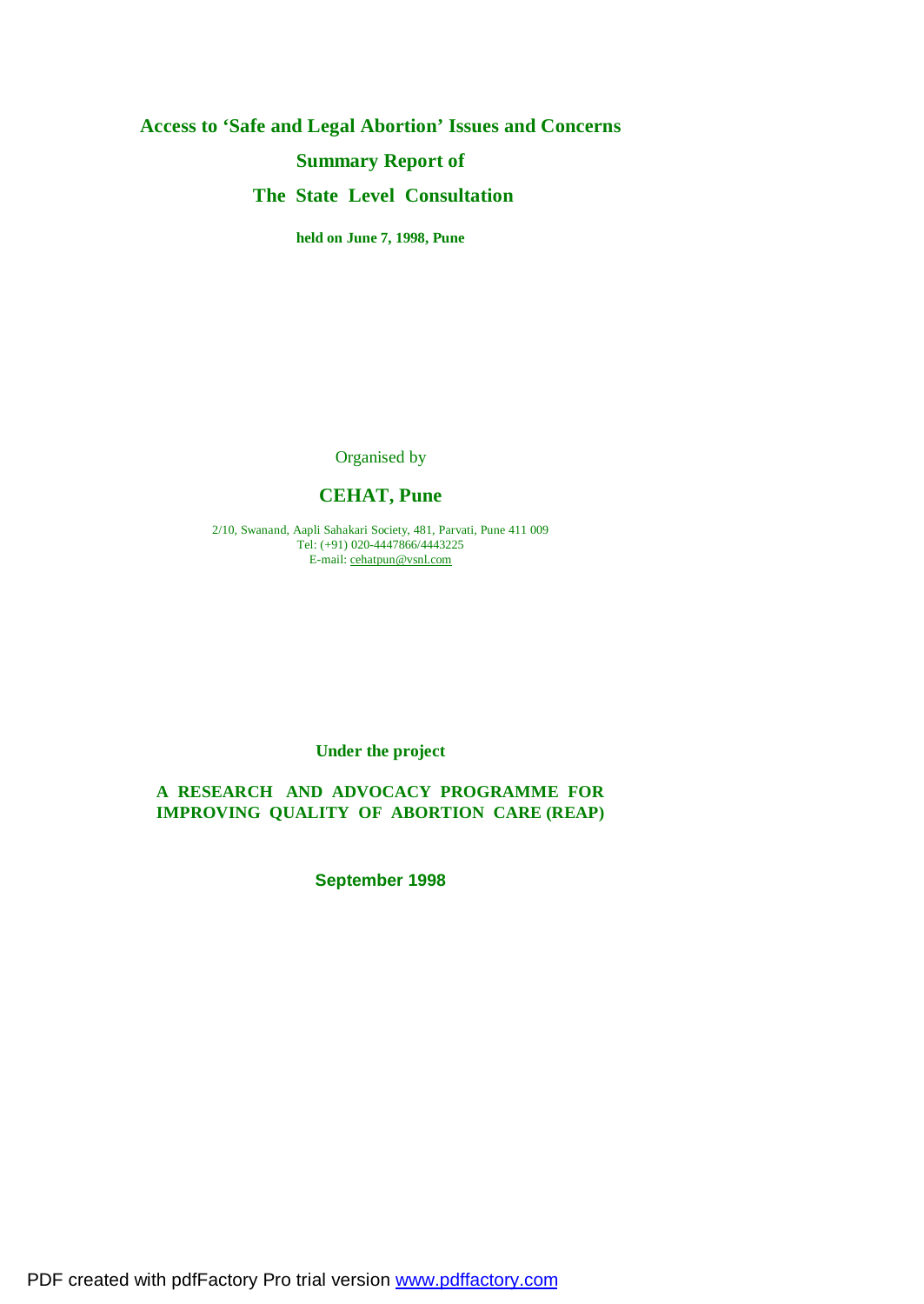# **Content**

#### **I. Introduction**

# **II. Presentations, Discussion & Recommendations**

**(A) Session I : Access to Abortion Care Services** 

Highlights of the presentation

Discussion and recommendations

#### **1. Inherent problems in the Act related to registration procedure**

- 1.1 Paper work required for registration
- 1.2 Decentralisation of the power to approve MTP centre
- 1.3 Minimum physical standards for MTP care
- 1.4 Inadequacies in prevailing MTP training facilities

#### **2. Lacunae in implementation of the MTP Act and associated problems**

- 2.1 Problems faced by providers with the inspecting authorities
- 2.2 Husband's signature as a prerequisite : The gap between the legal requirements and providers' perception

#### **3. Other issues**

- 3.1 Significance of medical legislations
- 3.2 Cost of MTP services
- 3.3 Commitment of the public health care system to provide MTP services
- 3.4 Sex education : An issue outside the purview of the MTP Act having bearing on women's access to abortion care

#### **(B) Session II : MR as an abortion method: A Socio-medical and legal evaluation to explore its promotion in India**  Highlights of the presentation Discussion & recommendations

**(C) Session III : Paramedics in MR practice**  Highlights of the presentation Discussion & recommendations

#### **III. Outcome**

 **A. Sub-committee to look into the issue of MTP registration B. Sub-committee to discuss the feasibility of promoting MR**

#### **Annexures :**

- 1. Abstracts of the background material provided for the meeting
- 2. List of the participants
- 3. Program for the Consultation
- 4. Our publications on abortion

 $\overline{2}$ 

*The State Level Consultation on Issues Related to Access to 'Safe and Legal Abortion', held on June 7, '98, CEHAT, Pune.*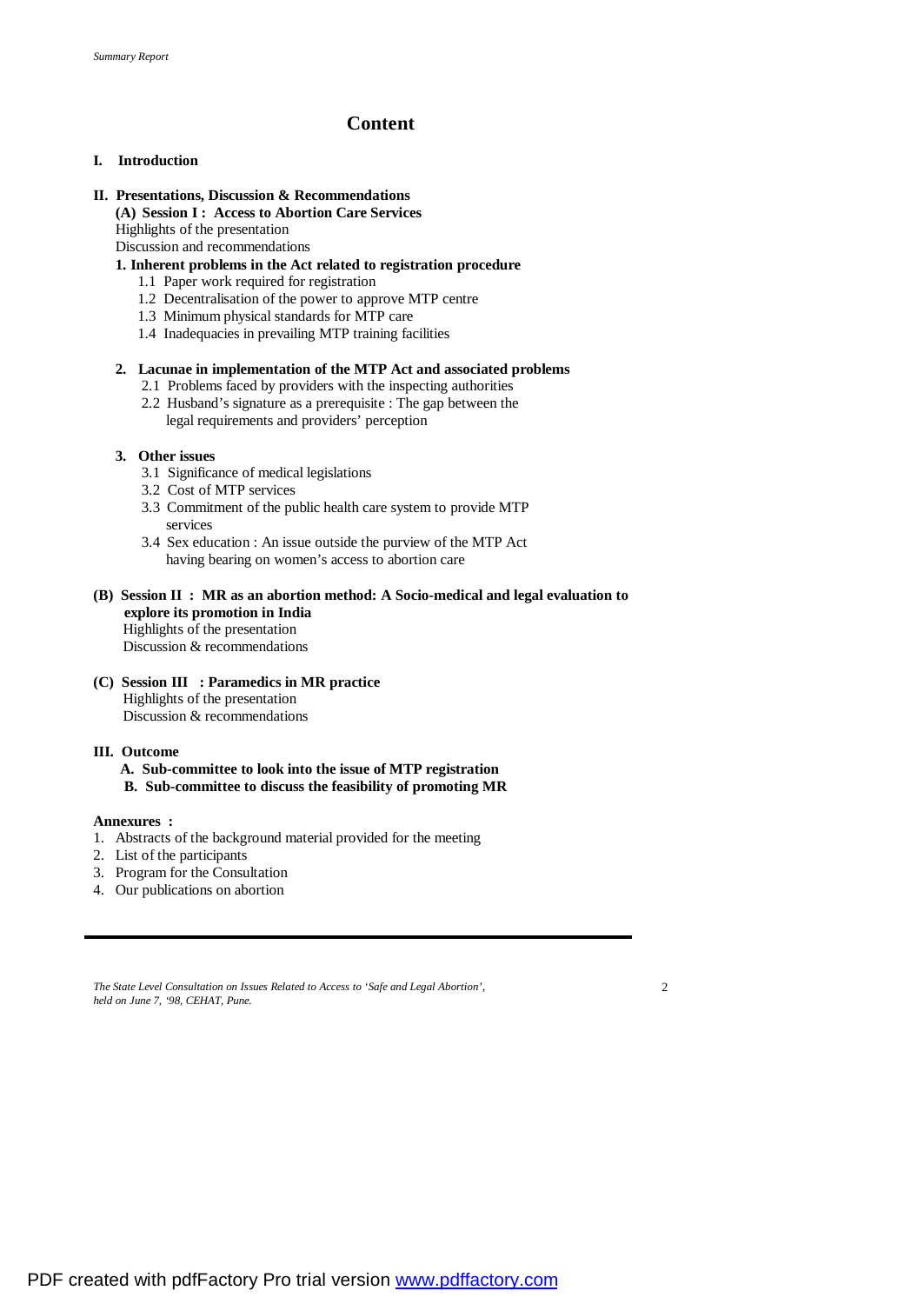#### **INTRODUCTION**

The Medical Termination of Pregnancy (MTP) Act has been in force since last 25 years. However, the providers of MTP care and women who seek MTP services still face problems affecting women's access to abortion care. Our team in CEHAT has been engaged for the last three years in research to understand the obstacles in access to 'safe and legal abortion'. We have had intense interactions with women as well as providers of abortion services in the course of our study. Our findings have led us to draft certain recommendations for improving the access to safe and legal abortions. There are certain issues which, we felt, need to be thoroughly debated before being integrated in the recommendations. It is high time we review the effectivity of the Act and propose necessary changes.

This Consultation was organised basically to discuss the issues arising out of the study with the aim of moving towards sound and feasible recommendations. We needed considered opinions of representatives of concerned constituencies such as medical professionals from different systems of medicines, paramedics, health activists and health researchers on these issues for evolving the advocacy campaign. This Consultation was the first in the series that we plan to organise in this year to build a lobby of various concerned constituencies to improve women's access to safe and legal abortion.

This consultation has been a step towards establishing a platform for an ongoing discussion on the issue and campaigning for necessary changes. Active participation of the representatives of the concerned constituencies in this consultation has made headway in the direction that we all wanted.

From the organiser's side the research team who is working on the issue prepared one research paper based on the empirical data and three discussion papers (pl find the abstracts enclosed). The research paper titled 'Access to Abortion Care ...' highlighted the appalling status of abortion care services with the help of the micro level empirical data. Physical, socio-cultural, financial, political and legal dimensions of access to abortion care were the thrust areas. The discussion papers were mainly to evaluate the feasibility of menstrual regulation as an abortion method, nonallopaths in the MTP services, and paramedics in MR services.

In addition, in each of three sessions there were contributions from the participants. This made it possible to provide a platform for various concerned constituencies to express their viewpoints on issues related to safe & legal abortion facilities and to facilitate meaningful post-presentation discussions.

We are glad to bring out this summary report of the consultation highlighting the issues and concerns related to access to safe and legal abortion care that were deliberated upon and recommendations evolved through the discussion for improving the prevailing status of abortion care.

*The State Level Consultation on Issues Related to Access to 'Safe and Legal Abortion', held on June 7, '98, CEHAT, Pune.*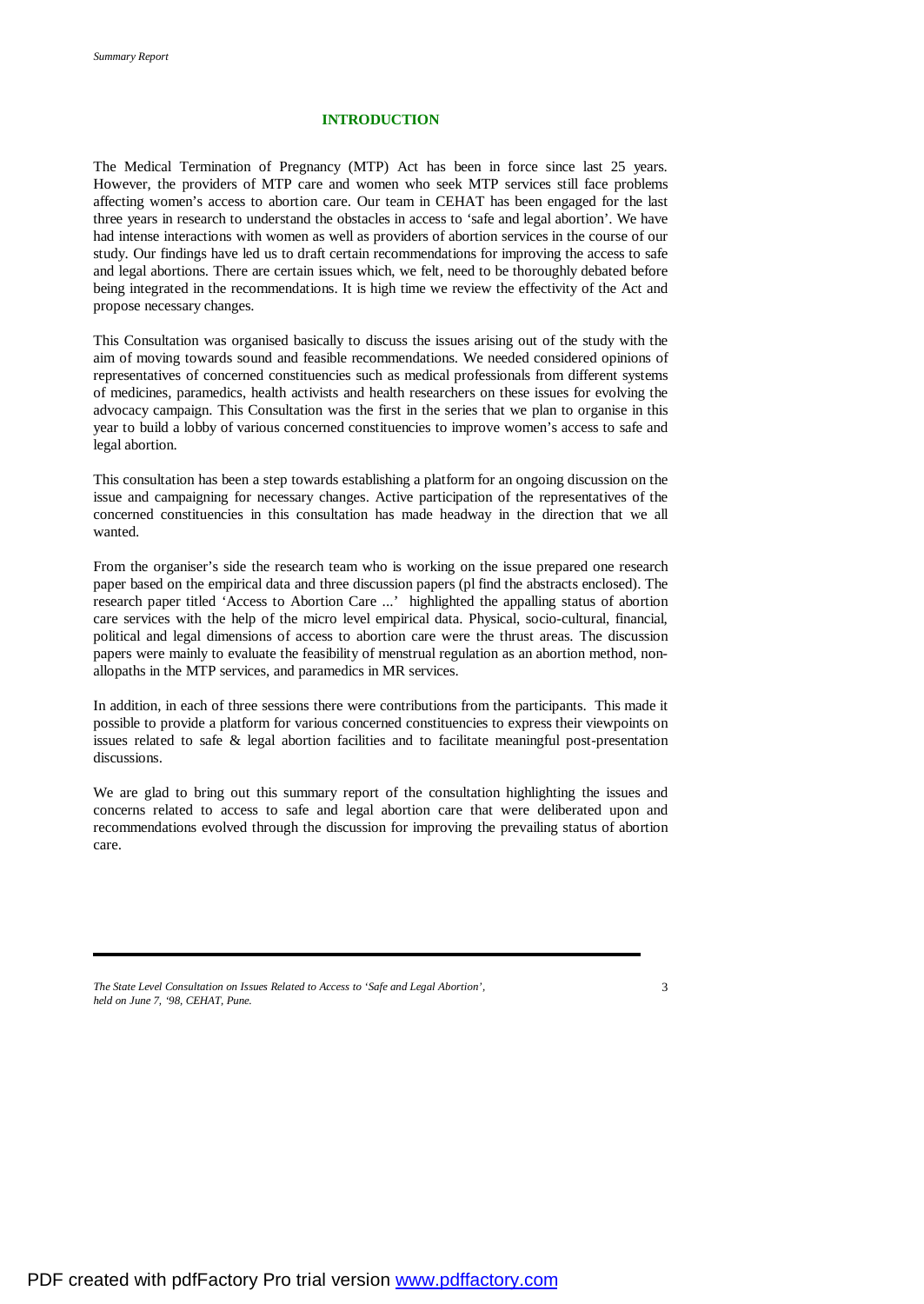# **(II) PRESENTATIONS, DISCUSSION AND RECOMMENDATIONS**

# **(A) Session I Access to abortion care services**

#### **Highlights of the presentation**

In this session there were two presentations from the organiser and one from amongst the participants. The presenters from CEHAT began with a short review of the abortion research that is in progress in CEHAT for the past three and a half years. The presenters elicited from their survey data the prevailing disparities in abortion care between rural and urban areas; the inadequacies of the public health care sector; the preponderance of non-registered MTP centres in the private sector; and indulgence of non-qualifieds in the abortion care delivery. Erratic and unequal spatial distribution of the abortion care centres were also highlighted with the help of facts and figures. The inadequacies in the MTP Act in terms of restrictive access to abortion care, space for providers to interpret the Act only to work against women's interest; insistence of providers for husband's signature/consent for woman to go for an abortion which is a grossly erroneous and non-legal demand having negative implications for women's access to abortion care services were presented. Further, the providers' perceptions and views about the current situation of registration procedure and the process were also stressed upon. Thus, giving a comprehensive account of the prevailing situation of abortion care, the presenters emphasised the need to make efforts to address this multifaceted issue at hand.

Dr Deepti Chirmuley, BAIF, the presenter from the participants highlighted the problem areas in access to health care in general based on a multi-state study. She emphasised the significance of users' perceptions about quality of health care services. Public against private was the major analytical category used to draw inferences from the data. While education of the users influence their preferences for private or public, it was found that users from all classes do seek services from private health care sector. Non-availability of public health care centres and their poor quality have been the major deterrents for poor women. People and users of health care services seek it from the private sector out of a 'no-choice' situation. The public health care sector has largely confined itself to preventive health measures and almost totally ignores people's need of curative care. When it comes to women, there is a colossal gap between their health care needs and the services in the public health care sector.

From the presentation it was brought out that though there are specific problems vis-à-vis abortion care services, it is equally important to take note of the problem areas in general health care services which impinge upon women's access to health care services.

#### **Discussion**

Various issues came up during the discussion regarding registration procedure for MTP service centre. The discussion focused around three issues. One, there are certain inherent problems in the MTP Act and its Rules and Regulations formulated by the State Government. Two, there are serious lacunae and problems at the implementation level. Three, there are problems arising out of misconceptions of abortion providers about the registration procedures and also about the registered status of abortion service centre. This is mostly because the providers are ill-informed about the registration requirements. It is rather difficult to attribute the low rate of MTP

*The State Level Consultation on Issues Related to Access to 'Safe and Legal Abortion', held on June 7, '98, CEHAT, Pune.*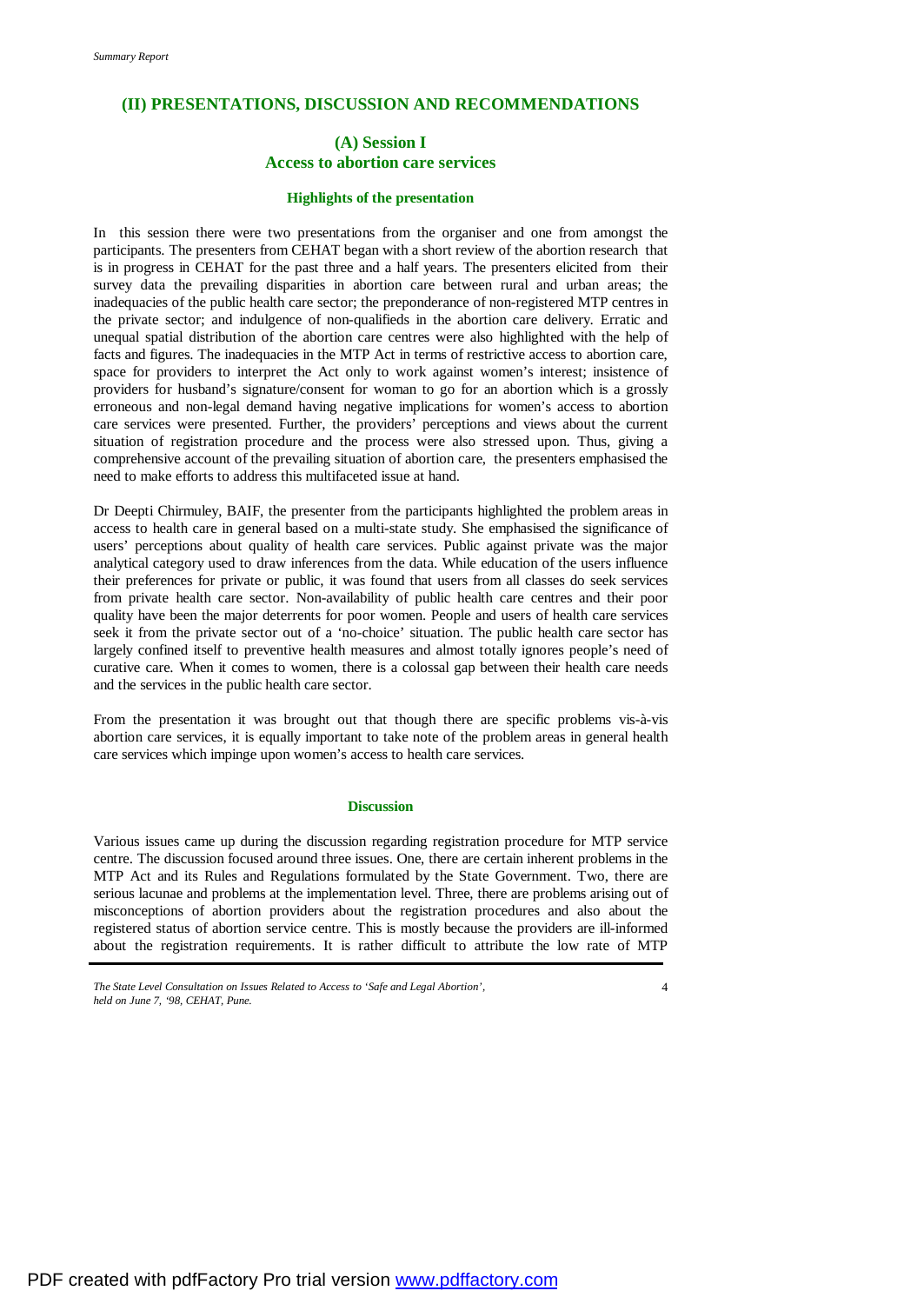registration of medical care centres exclusively either to government authorities or to the providers. The issues are closely interlinked and impinge on each other.

# **1. INHERENT PROBLEMS IN THE ACT RELATED TO REGISTRATION PROCEDURE:**

**1.1 Paper work required for registration :** Many of the doctor participants either were illinformed about the formalities that are required to be completed or felt overwhelmed with the stipulated requirements. Procedural delay could be avoided if the concerned government authority provided a well explained form, eliminating ambiguities about the registration requirements.

Participants attributed this to lack of any locally available authority/enquiry window for the providers to clear their doubts about the registration procedure. Even the registration forms are available only at the district level. This lacuna in the system seems to be affecting providers' access to information regarding registration procedure.

#### *Recommendation* **:**

- The registration from should be absolutely clear in its wording leaving 'no' ambiguity.
- Information should be disseminated at a local point easily approached by the providers or health care institutions as and when required.
- IEC component needs to be strengthened. The local public health care centres could be utilised as channels for registration information delivery system.

**1.2 Decentralisation of the Power to Approve MTP centre :** At present only the Directorate of Health Services (DHS), Mumbai has the authority to approve centres under the MTP legislation in Maharahstra as per the MTP registration procedure. The specified centres by the applicants are inspected by the Civil Surgeon (or his delegate) in the district hospitals. The application and the inspection reports are then forwarded to the DHS, Mumbai for approval. It was very strongly felt that the inspectors, that is, the Civil Surgeons and Medical Officers at district level be given the authority to inspect and approve a centre, instead of limiting this power exclusively to the DHS, Mumbai. Such an arrangement not only would enhance the convenience of the applicants and the inspecting authorities but would also help expedite the process of registration. Consequently it would also motivate medical professionals to go for registration.

#### *Recommendations :*

• Decentralisation of power from the State level to the district level to approve the centres as MTP service centres to go hand in hand with the prevailing decentralisation of authority/responsibility to physically inspect the health care centres of the applicants of MTP registration.

**1.3 Minimum Physical Standards :** The Act has stipulated certain minimum physical standards for a particular centre for providing MTP facilities. These include infrastructural facilities such as, operation theatre, operation table and anaesthetic equipment in the centre. Besides these

*The State Level Consultation on Issues Related to Access to 'Safe and Legal Abortion', held on June 7, '98, CEHAT, Pune.*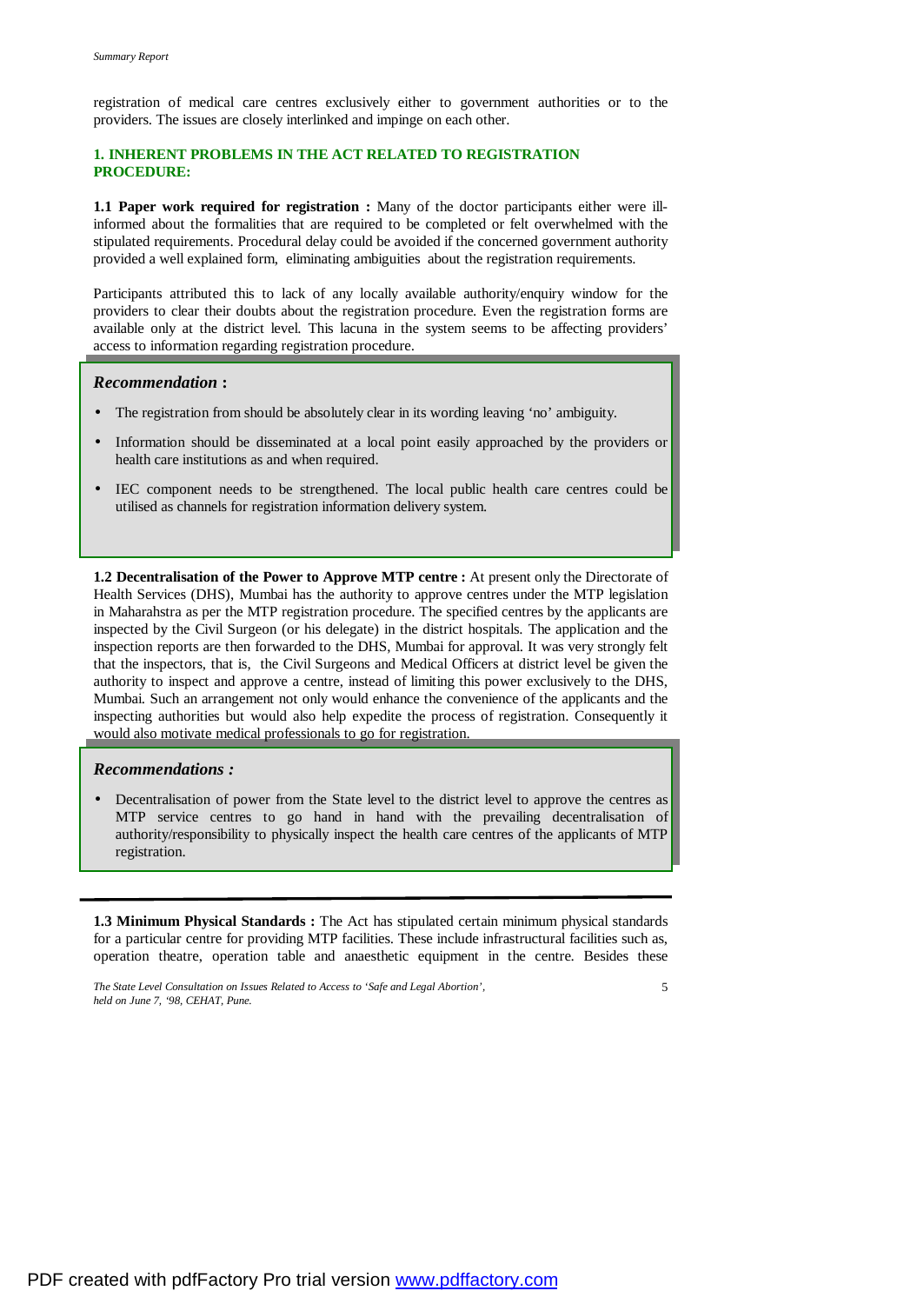specifications in the Central Act, there are others laid down in the Rules and Regulations by the State Government about the assistant doctor and the assistant nurse involved in the MTP and the need for a blood bank in the vicinity of 5 km from the centre. In general, the concept of minimum physical standards was hailed and respected though not without differences of opinions on its details. Of course there were few medical professionals who were not in favour of having any of the minimum standards stipulated in the Act and felt that medical competence is most important and that should be the sole criterion for providing abortion care other than availability of facilities**.** However, majority did not agree with this as the minimum infrastructure that is stipulated in the MTP Act is to ensure the minimum physical standards for safe MTP procedures. In this regard one of the participants articulated the need for meeting minimum standards especially in remote areas to reduce abortion related morbidity and mortality.

The organising team shared views of abortion providers and/or the heads of institutions providing abortion services from Pune and Ratnagiri districts about the registration procedure. During this survey it was revealed that doctors are unwilling to go for registration if their centres are based in rental premises. According to them, shifting MTP care services to new premises require a fresh registration. This means in such situation s/he has to go through the registration procedure all over again. It is not surprising then that providers are reluctant to go through this procedure, which is complicated by the implementing authorities. Though this creates an obstacle, it appears to be a legally and for that matter logically justified stand on part of the implementors of the Act. This is because the physical standards that are stipulated in the MTP Act are specific to the particular set-up, such as, an operation table, anaesthetic equipment and are also location specific, viz. . the distance of blood bank from the centre.

By and large it was expressed that blood bank requirement in the vicinity of 5 km around the centre as stipulated in the 'Rules and Regulations' of the Maharashtra State Government needs to be studied and reviewed from the point of view of necessity of blood transfusions during the second trimester abortions and practicality in the rural areas. The other related issues regarding the blood bank were, should this constitute the minimum physical standards for abortion service, per se; and how practical it is to meet these requirements, especially against the backdrop of the government's policy regarding blood bank. It was told that the percentage of blood transfusion cases during abortion is about 0.1 per cent. The concern was expressed that in such situation how reasonable is it to include the 'blood blank in the vicinity of 5 km' as a prerequisite for an abortion centre to get the status of registered MTP centre.

The issue of Boyle's Apparatus for administering anaesthesia was also raised. It is an expensive equipment. Besides, the centres may have more sophisticated equipment that have come in the market. However the inspecting authorities insist on Boyle's apparatus. In this particular context it should be noted that the MTP Act does not detail anaesthetic equipment.

One of the participants while sharing his experiences during the registration procedure said that it is often very difficult to deal with these inspecting authorities about the specifications in the MTP Act. He said that the inspector insisted on the need to have iron spring cots which are extinguished species. This therefore, has been perceived as the harassment of the providers by the concerned authority.

In general the inspecting authority insists on such technology ignoring the advances in medical care. It appears that the inspecting authorities do not capture the spirit of the Act. Instead they get stuck at specific brands of the equipment (that too, according to their convenience). The Act, therefore, requires to undergo revisions at least on this level from time to time or else instead of

*The State Level Consultation on Issues Related to Access to 'Safe and Legal Abortion', held on June 7, '98, CEHAT, Pune.*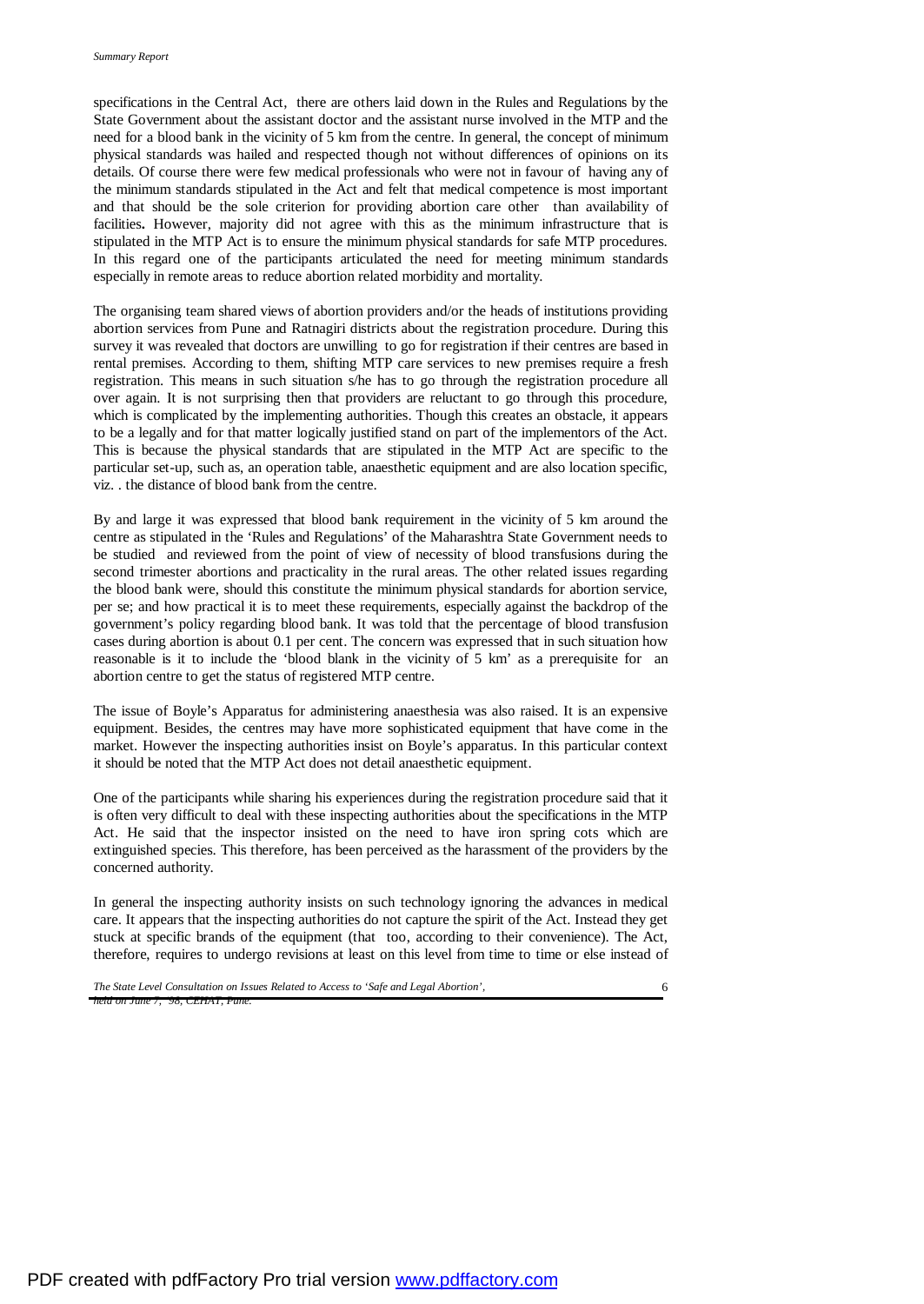specifying the names of the equipment it could only be the concept, viz. - anaesthetic equipment. It could be suggested in the body of the Act itself that the advances in the technology should be taken into account from time to time. And yet, it should be cautioned that all advanced technology need not be made compulsory.

#### *Recommendations* **:**

- Need to review the physical standards that are laid down in the Rules and Regulation of the Maharashtra State.
- The inspectors need to be trained so as to improve their understanding of the physical standards specifications in the MTP Act for better compliance.

**1.4 Inadequacies in prevailing MTP Training facilities :** Inadequate MTP training centres/facilities and poor content of training modules were the two major aspects that were discussed during the consultation.

Inadequate MTP training centres : Number of institutions that have been approved as MTP training centres are grossly inadequate. Since only government teaching hospitals provide such support, the infrastructure and the strength of the trainers at these centres often fall short of the actual needs. Both, the trainees and the trainers face problems on account of these inadequacies. MTP training centres necessarily are Medical teaching hospitals and thus have regular students. In such situations, regular students get priority over MTP trainees. It has been a consistent experience of the trainees that they don't get sufficient cases of MTP to operate upon by themselves under the supervision of the trainer.

Content of MTP training : . The role of counselling in preventing subsequent abortion has been emphasised. Counselling women seeking and/or undergoing MTP was felt important to be incorporated in MTP training by most of the participants. It is important to note that the need of inclusion of counselling skills in the training modules to improve the quality of care in general and abortion in specific are acknowledged by the entire group.

#### *Recommendations :*

- The possibility of allowing some private medical set ups for MTP training needs to be explored to attend the problem of inadequate training centres.
- The mechanism to achieve this needs to be evolved with the help of bureaucrats, those concerned in the medical teaching hospitals and the representatives of the private health care sector.<sup>1</sup>

• The MTP training modules need to be reviewed with specific attention to the need of adding the component of counselling skills.

**2. LACUNAE IN IMPLEMENTATION OF THE MTP ACT AND ASSOCIATED PROBLEMS :**

<sup>&</sup>lt;sup>1</sup> This, however, requires amendments in the MTP Act as the concerned specifications are part of the central Act and do not constitute the state level Rules and Regulations.

*The State Level Consultation on Issues Related to Access to 'Safe and Legal Abortion', held on June 7, '98, CEHAT, Pune.*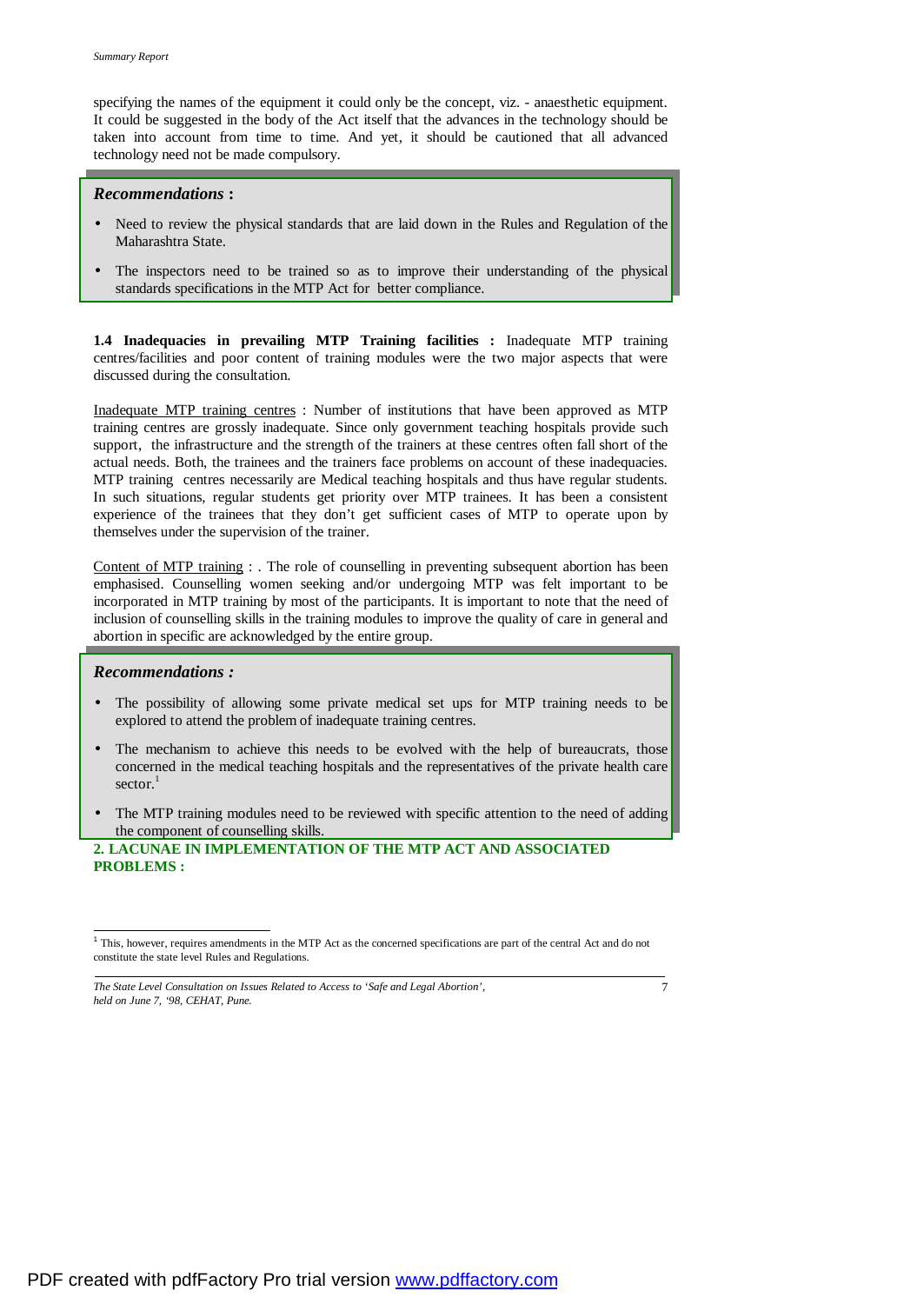All the three constituencies, namely, the bureaucrats, the doctors/providers and the women who seek abortion care facilities face problems that arise on account of lacunae in the implementation of the Act.

**2.1 Problems faced by providers with the inspecting authorities :** The problems regarding inspecting authorities are multifaceted. These include their personal biases and irrational and problematic interpretations of the prerequisites mentioned in 'Rules and Regulations' which find mention earlier in this report. In addition, mal-practices also occur. Experiences of the participants are more than telling. One of the participants, an MTP provider, mentioned the discrimination that he himself experienced while getting his centre registered. His centre was denied MTP registration status for the reason that there was no blood bank in the vicinity of 5 kms around the centre as stipulated in the Rules and Regulation document of the DHS, Mumbai. However, to his surprise the Primary Health Centre (PHC) there was allowed to conduct MTPs. The concerned PHC was also without an anaesthetist. In addition to this PHC, other two medical centres could also acquire the MTP registration status. He attributed this to the corruption in the bureaucracy. He further added that the inspector insisted on the need to have iron spring cots which finds no mention in the Act. This therefore, has been perceived as the harassment of the providers by the concerned authority. Such an attitude of inspecting authorities, according to many of the participants, often demotivates the latter from pursuing the matter of registration.

Besides, lack of sufficient staff at the concerned government departments to undertake the inspections of medical centres of the applicants worsens the situation further.

#### *Recommendations :*

- The concerned government department/s need to improve the quality of supervision and monitoring for better implementation of the Act.
- The staff requirement needs to be reviewed by the concerned government departments and needs to be attended to.

**2.2 Husband's signature/consent as a prerequisite** - **The gap between the legal requirements and providers' perceptions :** The MTP Act doesn't demand husband's signature for a woman to undergo an abortion. Indeed, it is considered a revolutionary feature of the MTP Act and is taken note of worldwide. Providers defended their stand on their demand for husband's signature at the time of abortion on the grounds that in its absence the woman's family and/or husband tend to create problems for providers. One of the participants articulated the issue in the framework of the Laws of Torts. In this regard it was explained that any operation on the reproductive system requires consent of the spouse. According to him in case of complications, if any, during such surgeries the judge/judiciary asks whether husband's signature was sought even in divorce cases.

Doctors from among the participants also pointed out that signature of a witness who generally will be responsible for the person is very much necessary for any invasive procedure, that is, any surgical operation. In this light, seeking signature even at the time of MTP is no different from these situations, according to them. He added that the signature of the witness irrespective of what relationship the person has with the woman is insisted upon in city areas, but in rural areas

*The State Level Consultation on Issues Related to Access to 'Safe and Legal Abortion', held on June 7, '98, CEHAT, Pune.*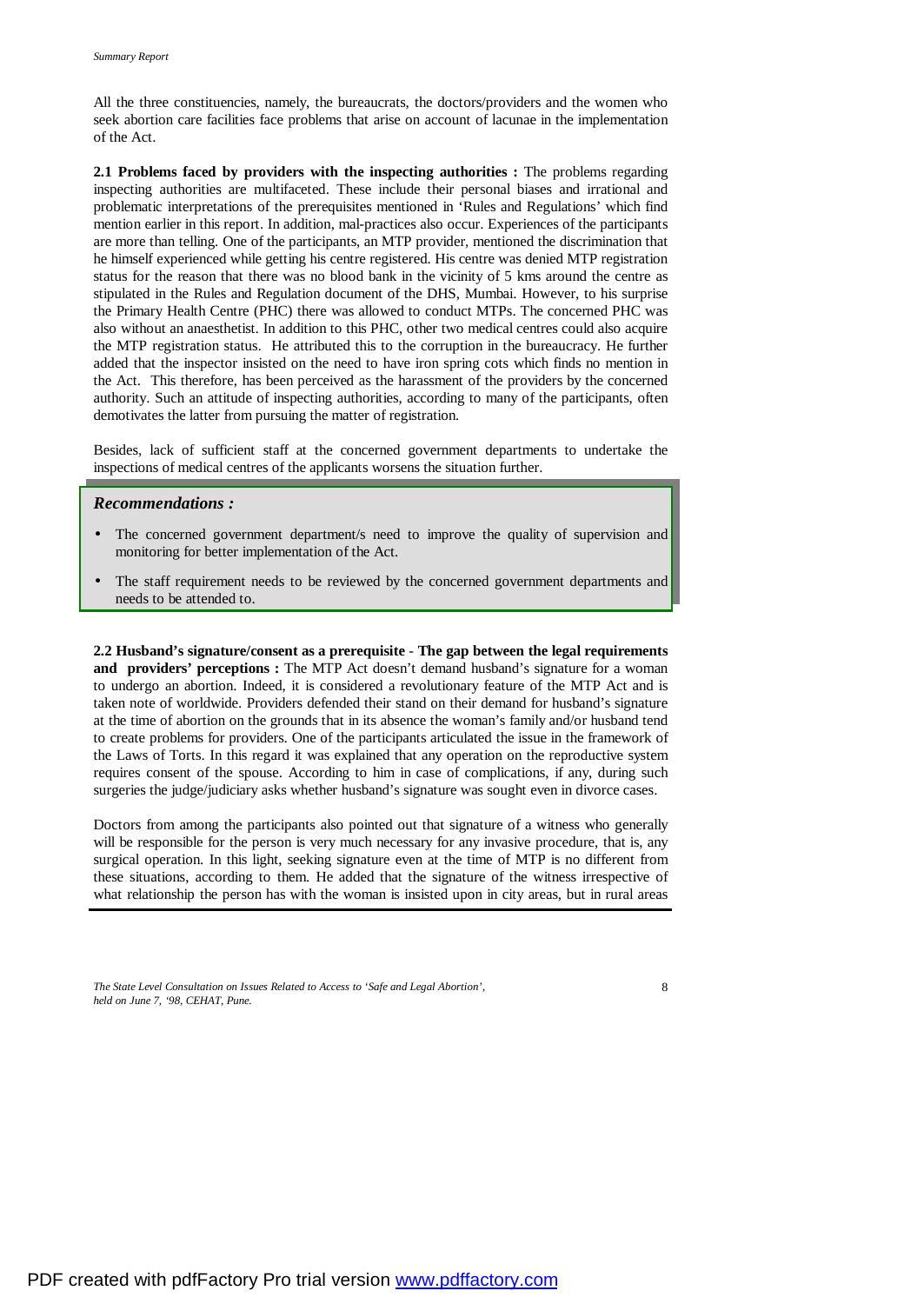witness needs to be husband for the reasons mentioned above. Such an attitude of providers reflects more than one thing. First, when it comes to protecting their own interests the legal frameworks are superseded not only conveniently but authoritatively. Secondly, implications of this attitude for women, especially for those whose pregnancies do not fit into the conventional framework, are hardly taken note of by the providers.

However this argument is countered by the organisers. The orgnisers shared with the participants that tort law can't supersede the legislation. Legislated laws take precedence over the torts laws. There exists no precedence of a judgment against a doctor for performing abortion without husband's signature. Actually speaking the MTP Act while providing protection for the providers does not recognise abortion as woman's right. This has been one of the major criticisms of the MTP Act by the organisers.

#### *Recommendations :*

The MTP service providers should not demand the consent or signature of husband or any family member as a prerequisite for a woman to undergo an abortion.

#### **3. OTHER ISSUES :**

**3.1 Significance of medical legislations :** The organisers and other participants pointed out that providers' fear about the MTP Act as an obstacle in their practice was misplaced and that providers need to change such views about medical legislation since the Act is a barricade against those who are going to misuse their skills, knowledge and expertise. Looking at the Act as an enemy will not help and is not the right spirit. Medical profession should be a service to human beings. If it is not a service and a consumer activity then the Consumer Protection Act (CPA) comes in the picture. Medical profession has to face CPA because of its commodification in recent past.

However, a strong opinion prevailed about the significance of the legislative measures. It was emphasised that monitoring is necessary for any legislative measures to be effective in reality and to be meaningful to those who are its potential beneficiaries, women in the context of the MTP Act.

#### *Recommendations :*

• Providers of health care services in general and of abortion care in specific should not turn away from their responsibilities under misplaced fears about concerned legislation

**3.2 Cost of MTP services :** The issue of cost is of specific interest to women, the potential users of these services. The cost of MTP services varies to a great extent. The determinants of the cost as revealed in our studies are both medical and non-medical. The former include factors such as length of gestation, risk involved, diagnostics conducted, experience, reputation of the doctor, etc. The latter is a rather broader category and includes a range of factors such as, the nature of the health care centre and other non-medical facilities at the centre on the one hand and marital status of the woman seeking abortion on the other. Cost of medical care has always been a sensitive issue for medical professionals. While health researchers, health activists and health advocates have always been raising the issue of standardisation of the cost of medical care,

 $\overline{Q}$ 

*The State Level Consultation on Issues Related to Access to 'Safe and Legal Abortion', held on June 7, '98, CEHAT, Pune.*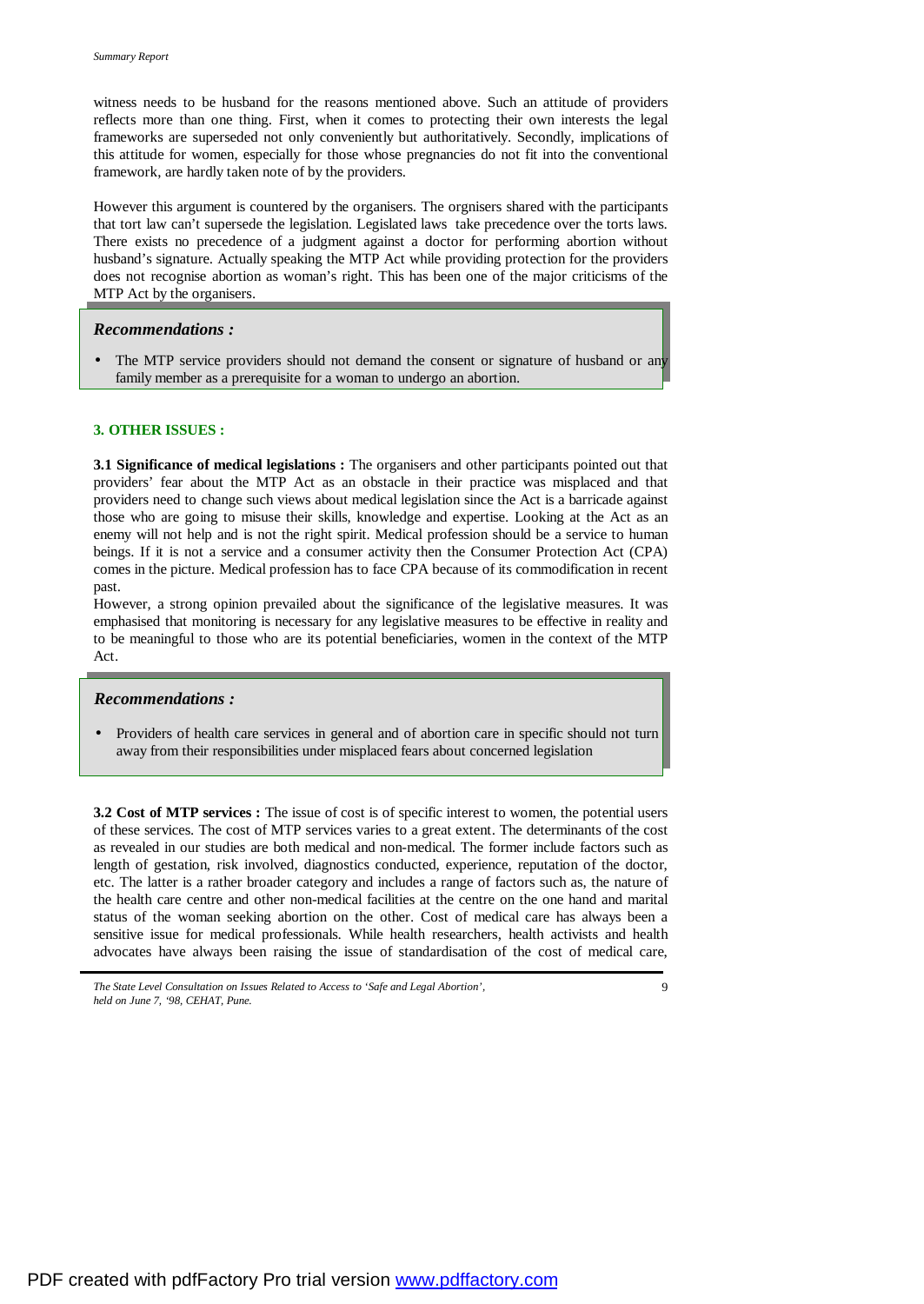historical evidence indicates that hardly any consensus has ever been reached between medical professionals and health advocates. Against this backdrop it is not surprising that the discussion on standardisation of the cost of MTP services did not reach any consensus. However, the discussion was characterised by the clear distinction in the views of the providers against standardisation and those of others in its favour.

CEHAT representatives acknowledged the long way that we have to go before any such standardisation of the cost of health care in general and MTP services in particular takes place. But CEHAT strongly feels the need to put in collective efforts to achieve that. It was suggested by CEHAT that we may have to look into the Parliamentary Subcommittee Report for Public Announcement of Costs to begin the process.

#### *Recommendations :*

Representatives of the various concerned constituencies should have dialogue on the proces of regularising the price of health care services

**3.3 Commitment of the public health care system to provide MTP services :** The empirical data in the presentation on access to safe and legal abortion highlighted the failures of public health care system to provide the needs of MTP services, especially of rural women. This is a multifaceted problem. There prevail some fundamental systemic problems in this regard about overall functioning of the public health care facilities and are not restricted to the MTP services alone. Providing MTP services at all the PHCs will be possible only if the minimum infrastructure and personnel requirements both medical and paramedical, are delineated and met with. As per the MTP Act, PHCs are allowed to provide MTP services. However, the poor status of PHCs does not allow them to do so. Poor status and functioning of PHCs have direct implications for people's access to health care in rural areas.

#### *Recommendations :*

- All the public health care centres should improve quality of health care services and enhance the IEC component so as to enhance people's access to informationwhich will help them to avoid unwanted pregancies.
- All the public health care centres from PHC and upwards should provide MTP facilities.

**3.4 Sex education :Issues outside the MTP Act which have bearing on women's access to abortion care :** The roots of the problem lie seemingly in factors remote from the MTP Act. One such area is need for sex education in our society. We should have some kind of sex education. In a country where talking about sex is taboo, we have to go step by step. Sex education should start from primary to 10th std level, that should be done all over the state/nation. Psychological barriers about sex education should be eliminated. It should be clear that sex education should not restrict itself to the conservative definitions of sexual life and its exclusive permissibility within marriage.

Men's role and the need for men to take responsibility in having safe sex should be emphasised through sex education along with many other facets. People rarely know that it is the man who is fertile all the time whereas the woman is fertile only for 24 days of the year. In every sense it is

*The State Level Consultation on Issues Related to Access to 'Safe and Legal Abortion', held on June 7, '98, CEHAT, Pune.*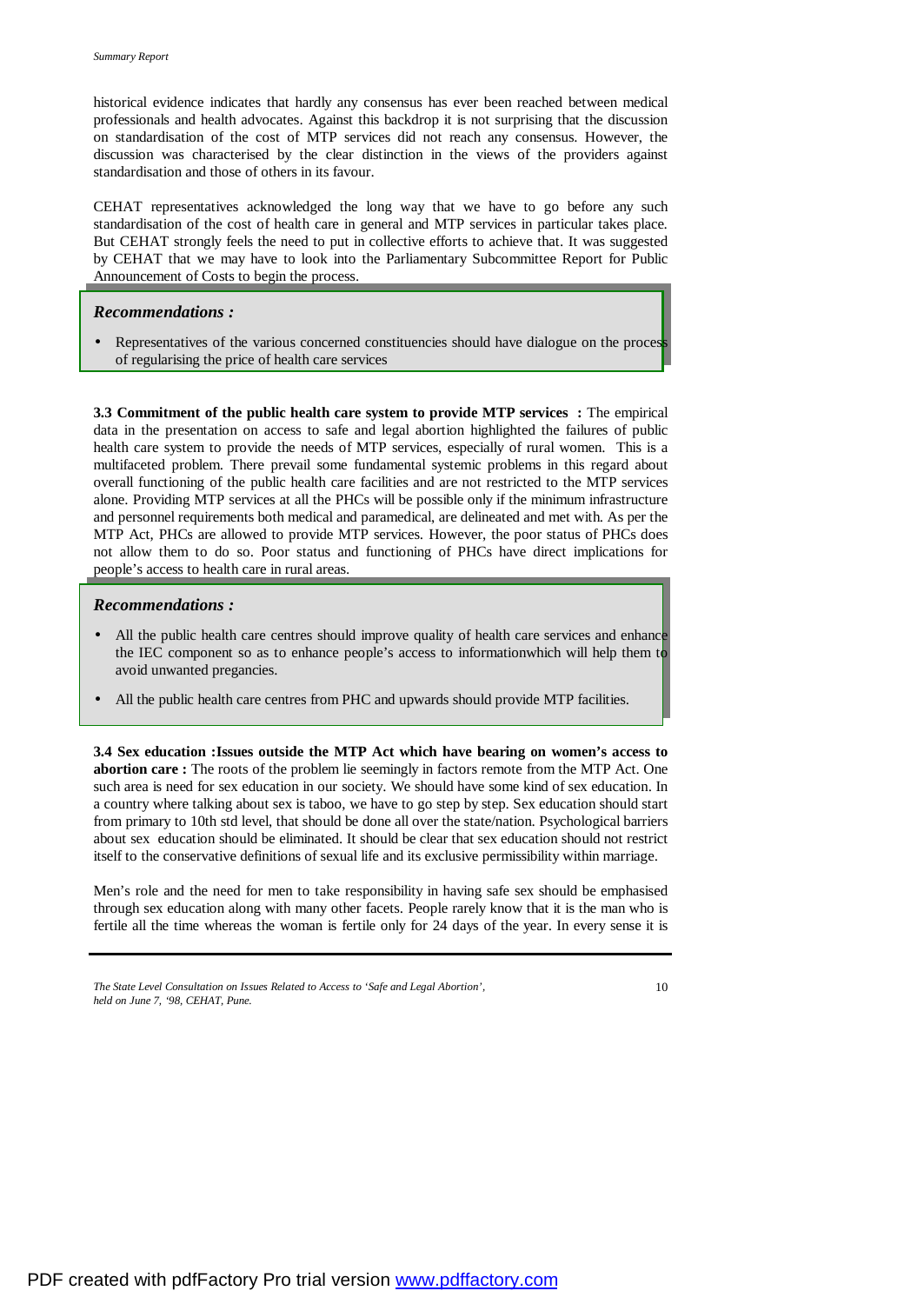necessary that men are brought in the picture. Their passivity in taking responsibility is one of the causes of concern and needs to be attended to at various levels. There was no difference opinion about the key role of education in this regard. Nevertheless it is also recognised that this can't happen overnight and is a long term goal to be achieved. In the meanwhile we should concentrate more on a practicable MTP Act which is woman centred, woman friendly and woman sensitive.

One of the participants while sharing her field level experiences highlighted the fact that in rural areas girls get married at an early age. Young couples are interested in contraception but have neither enough knowledge nor access to such counselling services. In this light education in general and sex education in particular has its own place in the prevention of situations requiring abortions. She felt that Community Health Workers (CHWs) have a role to play in raising awareness amongst people in this regard.

#### *Recommendations :*

• Health and sex education need to be promoted in general for healthy growth of the society and as a preventive measure as regards abortion needs. Such modules need to be formulated carefully and with an all inclusive and a broader perspective so that all the members of society have an opportunity to gain from it.

# **(B) Session II**

# **Menstrual Regulation (MR) as a method of abortion : A Socio-medical and legal evaluation to explore its promotion in India**

#### **Highlights of the presentations :**

The session was intended to generate a discussion on the applicability of MR in the Indian context so as to widen women's choices vis-à-vis safe reproductive health care. The CEHAT team put forward its views through a discussion paper prepared for this consultation. The paper deals with both the methods of MR, surgical and medical. This exercise of socio-medical, legal and feasibility evaluation of MR puts forward a strong case for its promotion to bring down abortion related morbidity and mortality; to enhance the opportunities for potential users to avail of contraceptive services; to reduce the psychological burden of guilt borne by women for undergoing an abortion, amongst others. Evaluation of the legal status of MR suggests that promotion of MR could be considered to enhance women's access to abortion services. Constraints in promoting MR in India and strategies to overcome them were also presented. Both, the advantages and limitations of bringing it under the purview of the MTP Act were also dealt with.

The presentation made by one of the doctor participants, Dr A.N. Shrotri highlighted its medical aspect and advantages of the method. As a practicing gynaecologist at the teaching medical hospital, she emphasised the range of complications that occur on account of MR. She also presented a study conducted in Sassoon hospital about the efficacy of RU486. It was found that about 91 per cent of women completely aborted within 48 hours from its intake. Women within 6 weeks of gestation showed success rate of 95% while those with 6-8 weeks showed a success rate of 87 per cent.

*The State Level Consultation on Issues Related to Access to 'Safe and Legal Abortion', held on June 7, '98, CEHAT, Pune.*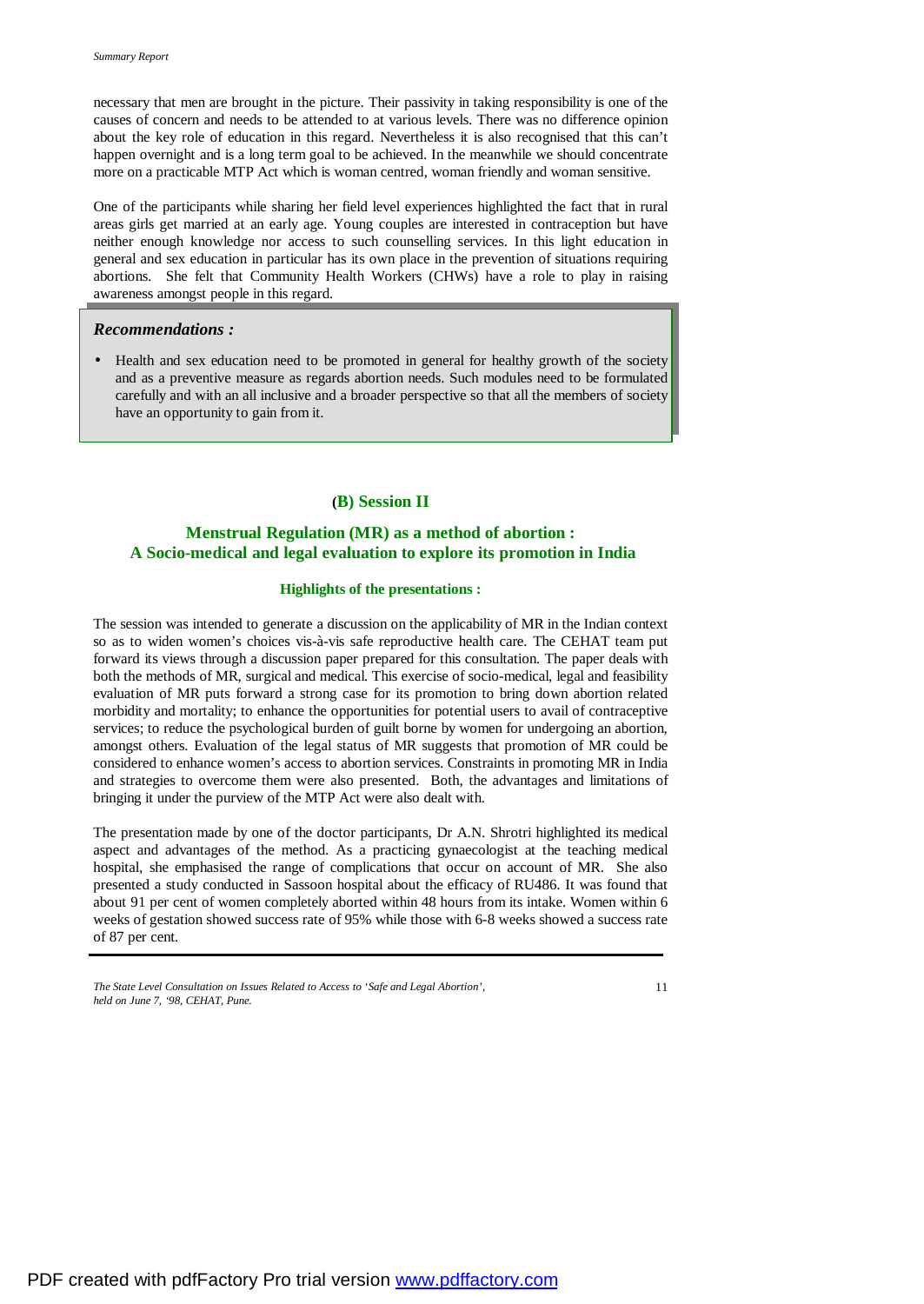#### **Discussion**

The technical and medical feasibility of MR was generally not challenged. One of the practitioners while sharing his rural experiences said that MR is an effective method and requires no anaesthesia. However, he supported the presenters' view that the providers should be thoroughly trained to conduct this procedure.

Various other issues that came up during the discussion were cost of MR, advantages of MR to the rural women, safety of MR, screening of women for MR, legal status of MR and paramedics getting into MR practice.

The CEHAT team during the presentation emphasised the advantages of MR over other methods for women. One among others was the reduced cost of MR services since it is an office procedure requiring comparatively less infrastructural facilities and avoids hospitalisation. As a result it is expected that the woman pays less for MR services than the conventional MTP. However, the doctors neither seemed to be very convinced about this idea nor were they encouraged to discuss its details.

There was no consensus about the requirement of anaesthesia during MR. The providers held the view that individual woman's tolerance is the determining factor as regards the need of anaesthesia. Medical professionals felt that women having low levels of haemoglobin should not be taken for MR. This is also very important to be considered in the Indian situation.

The issue that was discussed at length and that could enthrall representatives of every constituency the most, was the legal status of MR. Two strong opposite views prevailed among the participants. There was a group of participants, mostly providers, who were in favour of bringing MR under the purview of the MTP Act. This will enable them to go for pregnancy tests so as to avoid unnecessary MR procedures was supported by this group. Leaving MR outside the purview runs the risk of promoting abortion practice by the unqualifieds. The others were in favour of keeping MR outside the purview of the MTP Act. This would allow for widening women's access to abortion care. The rational behind this was that rural women and also women from socially-culturally conservative communities will be benefited by doing so. While medical professionals approved MR as an option where no other MTP facilities are available, others felt that it could be treated as an alternative to enhance women's access to abortion care and to reap the other advantages that come along with it, viz. : less painful, less trauma, less price, less time, physically more accessible.

A majority of the participants irrespective of their constituencies expressed fear that RU486, like all other drugs may be sold on consumer demand by the pharmacist even in absence of a proper prescription. Such over-the-counter (OTC) use could be disastrous for women. Hence it should be strictly available only for hospitals.

*Reservations and concerns expressed :* A number of concerns that were expressed by both the presenters vis-à-vis promotion of the MR either by surgical or medical method. A few are as follows :

MR needs to be conducted within the six weeks of last menstrual period. As a consequence women need to report as early as possible. However, empirical studies and provider experience indicates that there is lack of early reporting and quick decision making about abortion on account of multiple factors which may not be easily controlled.

*The State Level Consultation on Issues Related to Access to 'Safe and Legal Abortion', held on June 7, '98, CEHAT, Pune.* 

**Comment [MC1]:**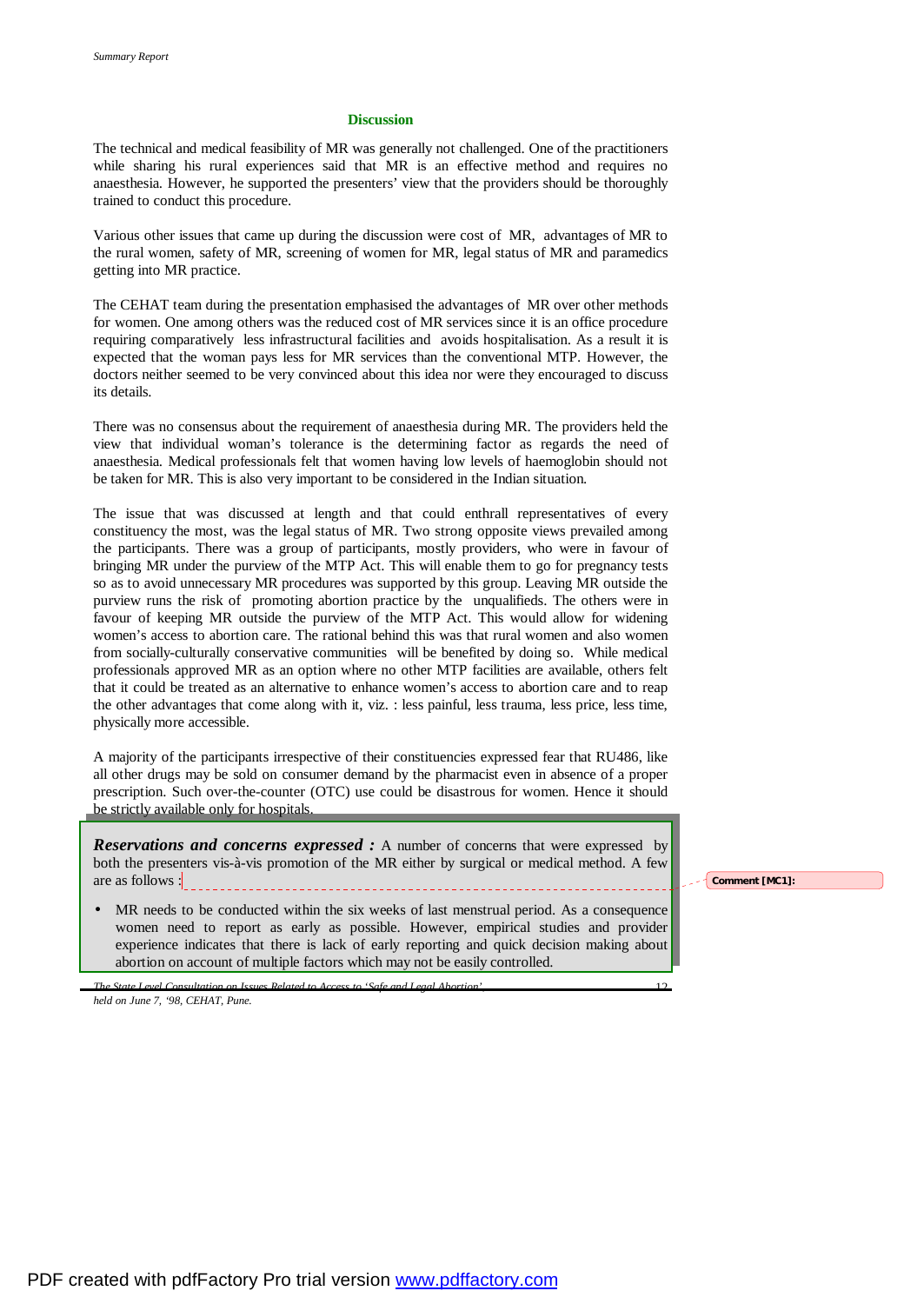- This requires strengthening IEC component so that women can avail the facility.
- Counselling should become part and parcel of the provision of the MR service because the woman should be well informed and aware of the symptoms and signs of the probable complications.
- RU486 should not be made available over-the-counter since it requires strict medical vigilance.
- Promotion of any of these methods requires more discussion among the medical professional, paramedics, health activists and those who have been experimenting self-help training in women's health care.

# **(C) Session III**

#### **Paramedics in MR practice**

#### **Highlights of the presentations**

There were two presentation from among the participants along with the organisers on this theme. The organisers drew attention to the fact that paramedics getting into MR practice has its own potentials and will be advantageous to women, to the providers and to the government. However, a number of reservations about its feasibility that were mentioned by the organiser were elaborated upon by one of the two presenters from among the participants.

He elicited the problem areas in its operationalisation. The fact that the paramedics largely belong to public health care delivery system one requires to take into account its current status and its trend for last several years as regards its quality which includes infrastructure, training, personnel, organisational structure, work culture, counselling and above all the attitude of the staff towards each other and towards the population to whom they are expected to serve. For considering the option of paramedics in MR practice certain basic infrastructural facilities and lacunae in the prevailing system need to be addressed to. In Bangladesh after the training half of doctors and one third of Auxiliary Nurse Midwives (ANMs) stopped conducting MR for lack of infrastructure. Therefore, first target should be PHC. 100 % PHCs should conduct MTPs. Then demand for sub-centre and training of ANM can be made. PHC as a referral and back-up is necessary here, too. While the organiser during presentation expressed an hopeful side of the option by drawing extensively from the positive experiences of Bangladesh the other presenter threw light on some of the critical aspects of the issue. He added that there was tremendous amount of funding and government support in Bangladesh to promote MR. It has been pushed as a method of population control by funding agencies. We have to keep this in mind while discussing the issue of paramedics getting into MR practice as we have faced enough problems arising from coercive population policy for last about five decades.

The other presenter from the participants shared her experiences of self-help training in health care for rural women. Holistic approach to health  $\&$  health care training through perspective building were said to be the salient features of these training program. The presenter emphasised that the establishment needs to learn to regard and trust people, their potentials and their capabilities. The experiences of self-help training, as the presenter perceived, are encouraging.

*The State Level Consultation on Issues Related to Access to 'Safe and Legal Abortion', held on June 7, '98, CEHAT, Pune.*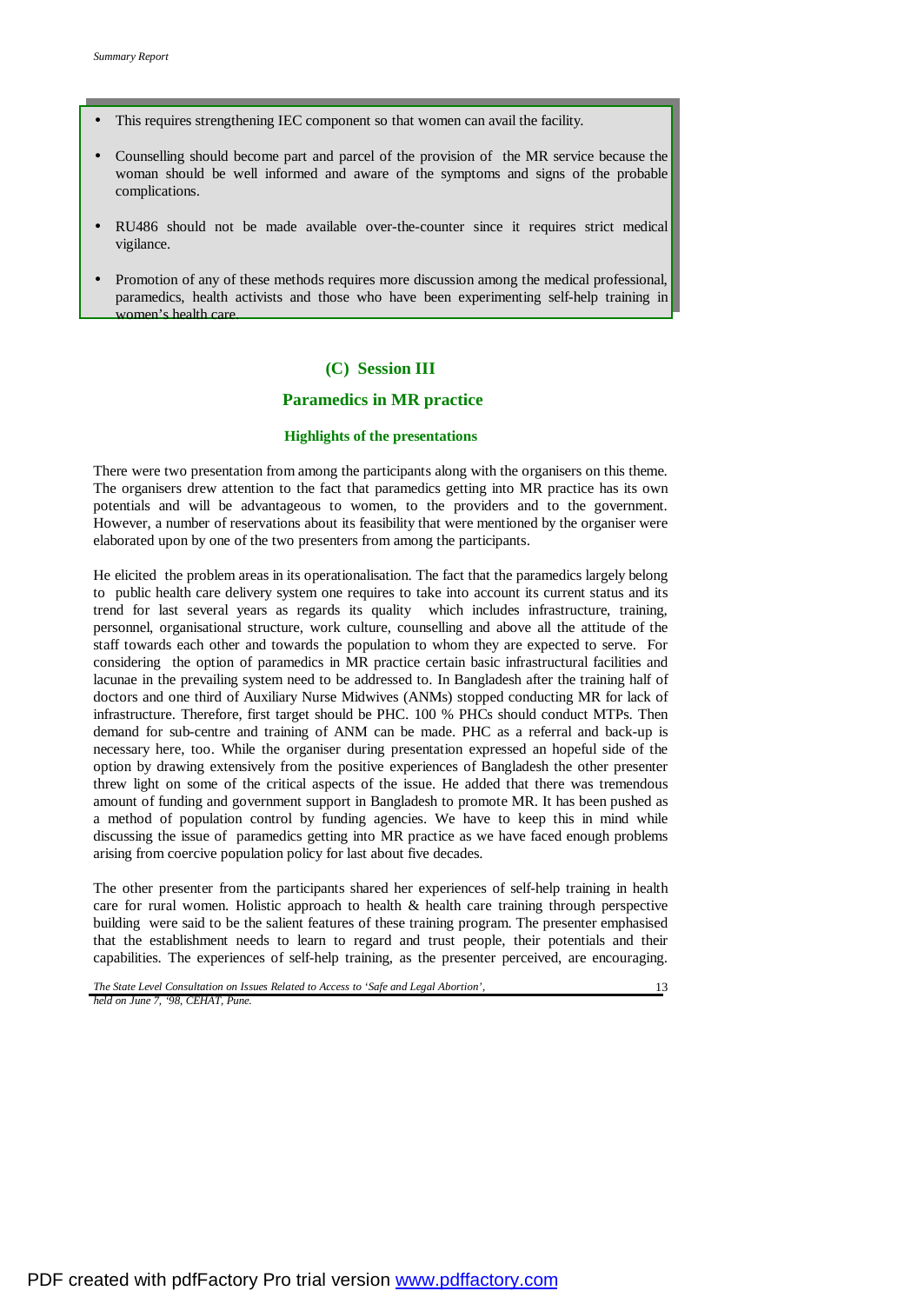Women have been able to run the health resource centres on their own. Based on her experiences with the grassroots women she put forth the view in support of training paramedics and women health workers for MR so as to widen women's access to abortion care. However, the necessary referrals and back-up services and appropriate training need to be central to such efforts was stressed upon.

#### **Discussion**

The idea of paramedics getting into MR practice was received with much awe, a little discomfort and with some skepticism, especially by the medical professionals. By and large it was accepted that the paramedics could be trained in conducting MR. However, the magnitude of the constraints arising from the poor status of the existing health care system were felt to be too large/colossal to be ignored.

Danger of misuse and commercialisation of MR at the hands of paramedics was feared by some whereas some others felt that involving ANMs in MR will widen the scope of their services and will increase the effectively of the ANM and will enhance their image among the people with whom they work. In a way this implies a more positive attitude towards ANM also by those in the hierarchical bureaucratic health care system. However a concern was expressed that the workload of ANMs will further increase without any incentives which will further lower their status in the given bureaucratic health care system. The representative of nurses insisted upon the need for legal protection to paramedics if they are involved in MR practice.

The medical professionals felt the need to work out the cost-benefit ratio as regards this alternative. The cost is in terms of training the paramedics and building the required infrastructure, viz. trainers, training material, equipment and the allied requirements. The benefits will have to be estimated in terms of women who will be benefited from this. However, the point of view of the researchers, health activists and self-help trainers drew attention to the fact that in conventional term and within the given framework of bureaucracy cost-benefit ratio may not turn out to be favourable one. But, according to them, the non-tangible and non-measurable gains will immensely outnumber the costs incurred.

The various concerned constituencies expressed different reservations about carrying forward this idea. Medical professionals were concerned about the economics of the option, the representatives of the paramedics were worried about their workload and doubtful about the legal protection that they would like to receive from the state, whereas the health activists and researchers were more hopeful but certainly not without sufficient circumspection.

#### *Reservations, concerns and needs :*

- Technically speaking this practice has been established by pioneering experiments. But the need was felt to address the issues of lack of adequate and quality health care infrastructure. The systemic problems would be the major obstructions in considering this option.
- It also needs to be deliberated upon in the wider circles so as to yield better insights.

No recommendations could be formulated since it was felt that the logistics of paramedic-based MR services needs to be worked out. Moreover, no clear consensus emerged about even the basic proposal by paramedic-based MR services

*The State Level Consultation on Issues Related to Access to 'Safe and Legal Abortion', held on June 7, '98, CEHAT, Pune.*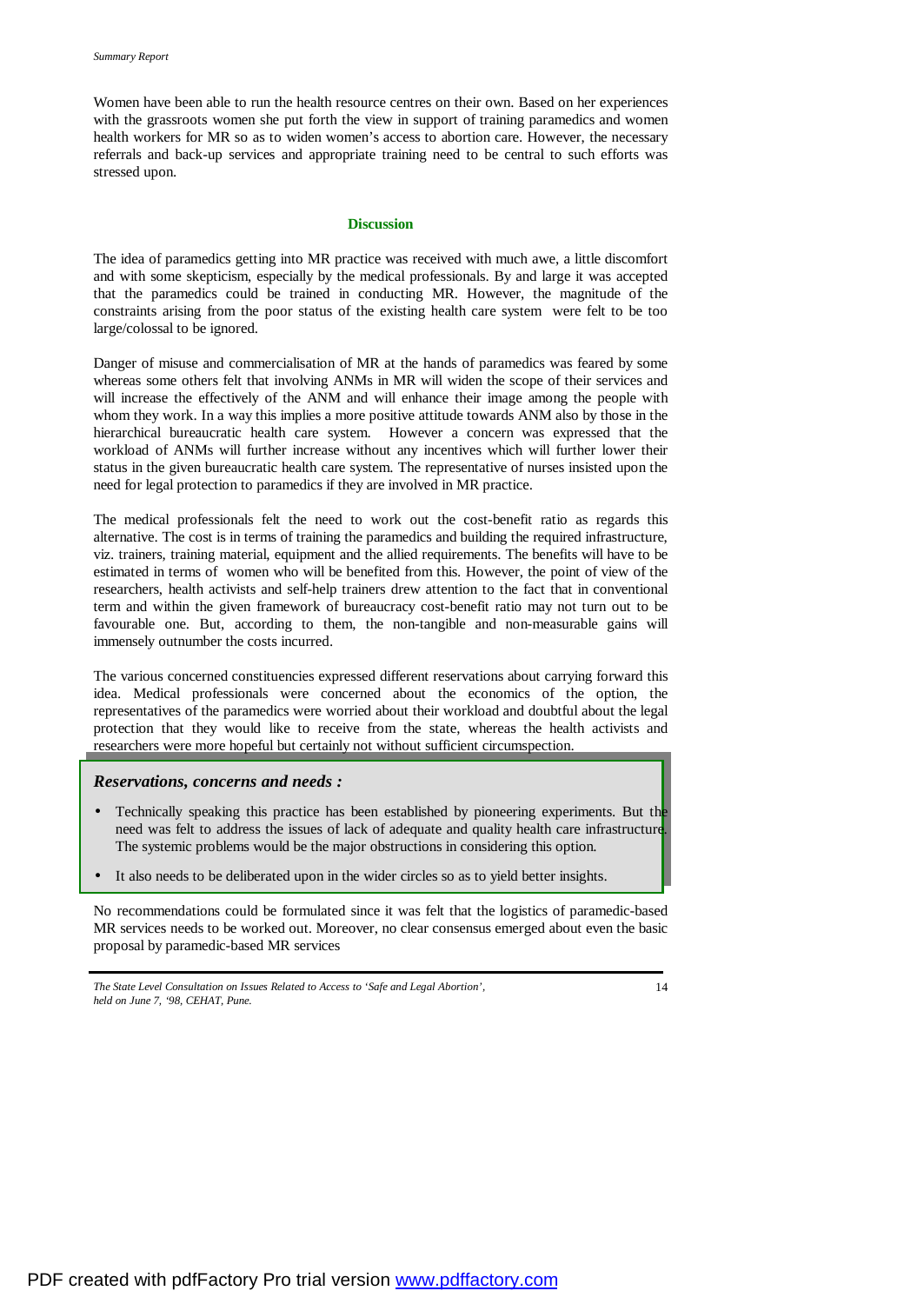# **(III) OUTCOME**

The three areas identified for further pursuance were (a) the content and nature of the MTP Act, (b) the problems at the implementation level and rather impractical prerequisites to acquire MTP registration status that are stipulated in the 'Rules and Regulation' drafted by the State, (c) feasibility of MR as an abortion method, role of paramedics in MR practice. To translate into practice, the discussion that was generated during this consultation, it was necessary to develop some mechanism. Thus, two sub-committees were formed through voluntary initiatives of the participants. They are as follows :

#### **A) Sub-committee to look into the issue of registration :**

The committee was expected to look into the existing registration procedure and locate the bottlenecks in the process.

Ms Madhuri Talwalkar, Dr A N Shrotri, Dr Veena Mulgaonkar, Dr Ramesh Junnarkar, Dr Sanjay Gupte, Dr Sunita Bandewar, Ms Mani Mistry and Ms Madhuri Sumant formed the subcommittee.

The sub-cmmittee met on July 4, '98. Researchers elicited the problems that the medical professionals are facing from the empirical data which was supported by the medical professionals. Lack of information about the details of the registration procedure to the extent that doctors find difficult even to obtain the registration forms. The problem gets severe in rural and semi-urban areas. The registration forms were found to be lacking uniformity. At some places they read ambiguous. Based on this focused discussion and drawing from consultation held on June 7 the letter has been was drafted addressing to the DHS, Mumbai. And it will be followed up in the coming time.

#### **B) Sub-committee to discuss the feasibility of promoting MR was constituted**.

Dr Kranti Raiymane, Dr Pushpa Tambay, Dr Chandrakant Deshmukh, Dr Sunita Bandewar, Ms Hema Pisal are the members of this sub-committee. The sub-committee was to meet on June 20. However, only two members were present for the meeting. Dr Kranti Raymane shared his experiences in the field. The need to address the issue of improving the basic infrastructural facilities at the public health care centres in rural areas and building a concrete and solid IEC component were emphasised.

*The State Level Consultation on Issues Related to Access to 'Safe and Legal Abortion', held on June 7, '98, CEHAT, Pune.*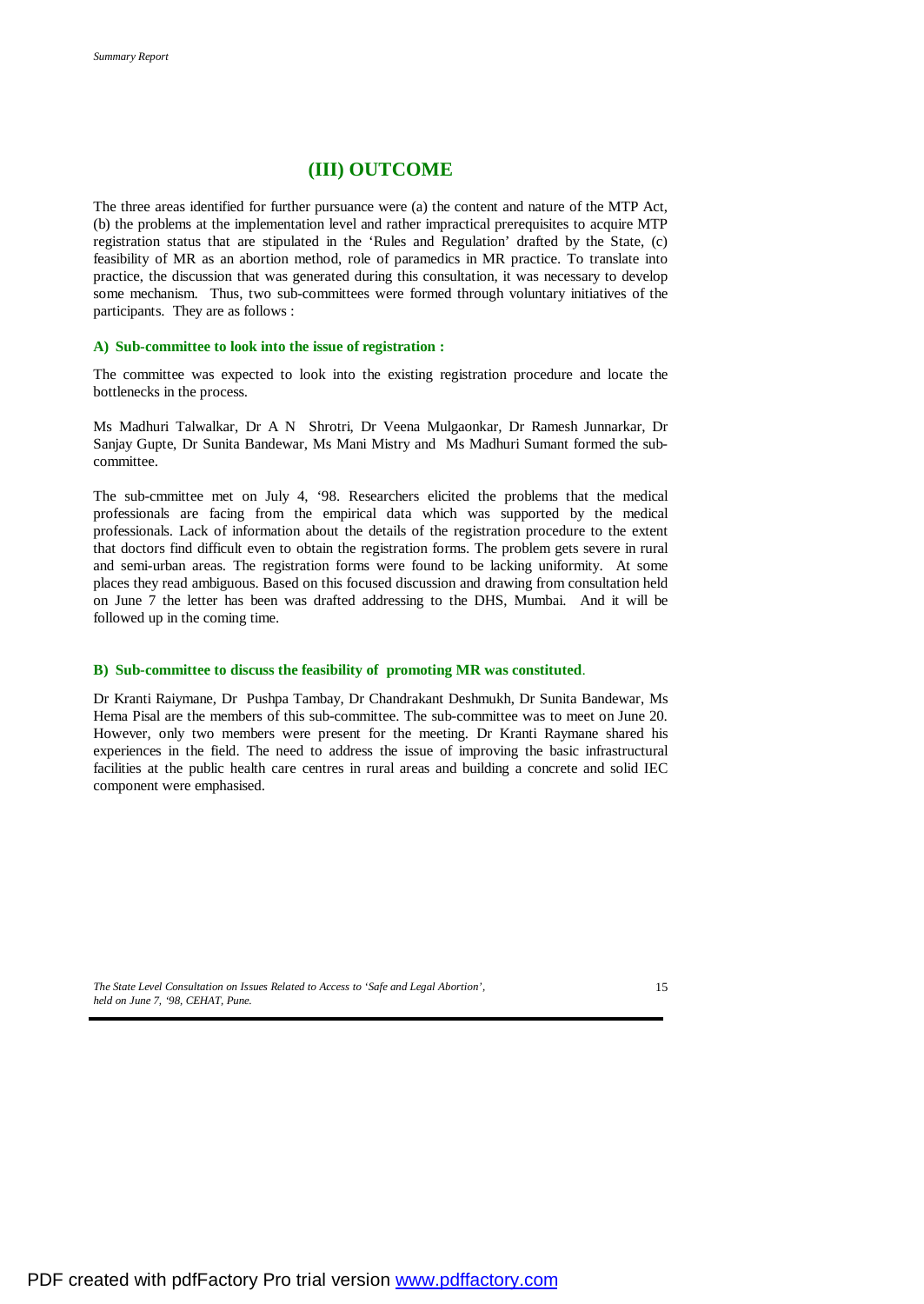#### Annexure - 1(a)

#### **Access to Abortion Services : Taking a Stock of Impediments**

#### by Sunita V Bandewar

#### **ABSTRACT**

In India, 25 years after its legalisation through Medical Termination of Pregnancy (MTP) Act, access to abortion still demands attention. The present paper documents socio-cultural and political inaccessibility to abortion services in addition to physical ones. The data presented are drawn partially from the qualitative exploratory study conducted in rural Maharashtra intended to understand the issue from women's perspective and the quantitative study intended to document prevailing quality of abortion care. It is supplemented by secondary data and our experiences.

Data drawn from secondary sources together with preliminary findings of the quantitative survey being conducted presently delineate a poor profile of abortion services. It highlights multiple aspects of access to abortion, such as: number of abortion service centres; their rural and urban distribution, inadequate abortion training facilities, meagre allocation of public funds, poorly maintained government records regarding registered abortion service centres, prevalence of large number of non-registered centres, poor physical standards, lack of woman centred & woman friendly counselling and related back-up services, high abortion costs, distantly placed abortion service centres especially in rural areas, the pressure for husband's signature and post-operative contraceptions/sterilisation put forth a case of poor implementation of the Act seriously impeding women's access to abortion services. This is in conjunction with the fact that the MTP Act is not without lacunae, such as scope for its varied interpretation by individual abortion providers. On the other hand, the data drawn from the qualitative study indicate that the sociocultural factors which include women's status in the family and in the community per se, their lack of power to make decisions, have access to information & material and their perceptions about abortion impinges on their access to abortion. It is found that mere legislation doesn't ensure access to abortion in the absence of political will for its meaningful implementation.

Physical access is possible only if society's attitude towards abortion and above all towards women is changed. In addition to discourses on women's rights there is a need to form a lobby to push abortion agenda pragmatically. In this light, revising the MTP Act is an immediate requirement while keeping honest intentions of all those involved in its implementation activated. Moreover, the Information-Education-Communication (IEC) component needs to be strengthened making lawful access more meaningful.

(The paper has been accepted by Economic and Political Weekly for publication.)

*The State Level Consultation on Issues Related to Access to 'Safe and Legal Abortion', held on June 7, '98, CEHAT, Pune.*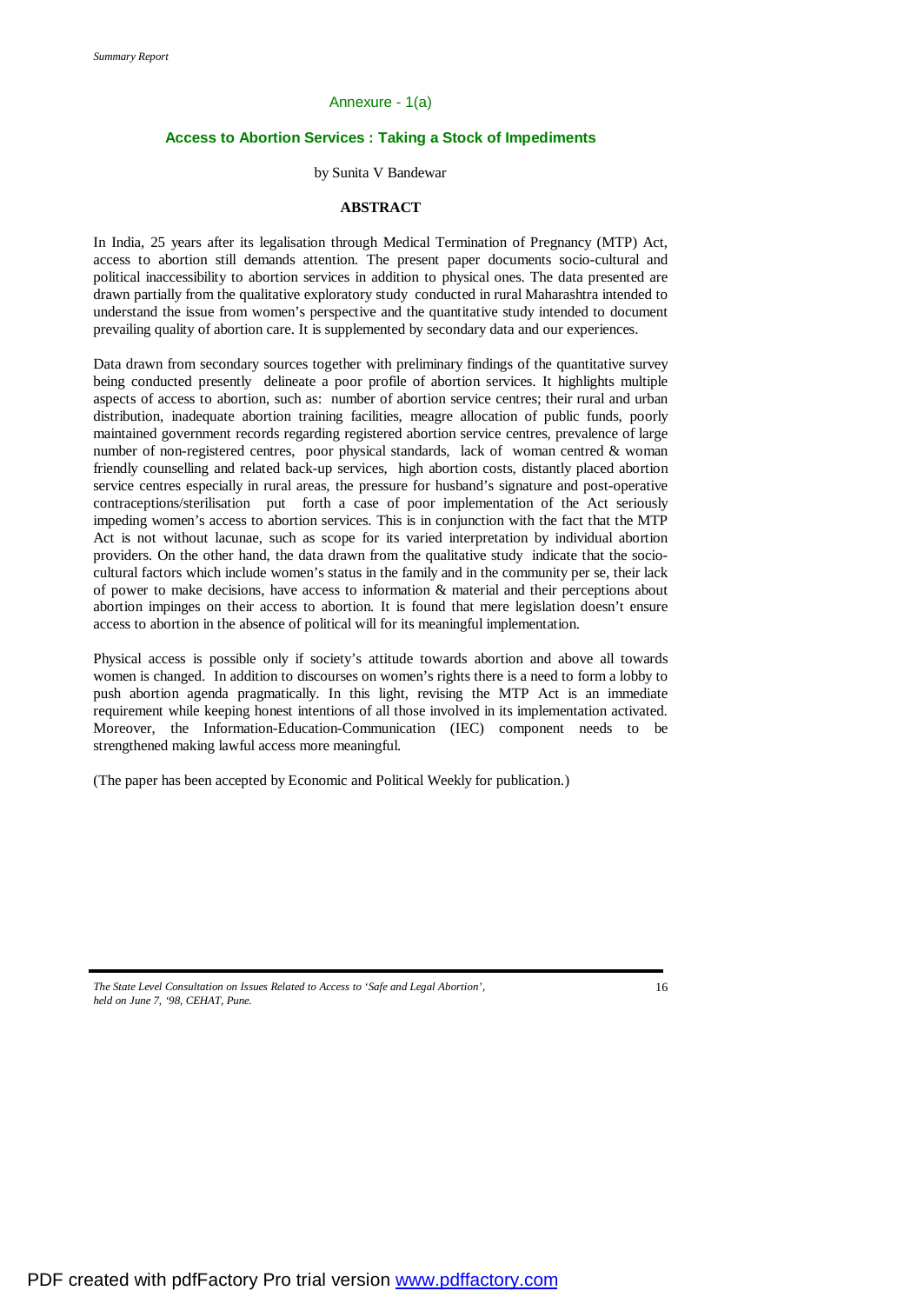#### Annexure - 1(b)

#### **MENSTRUAL REGULATION (MR) AS AN ABORTION METHOD : A SOCIO-MEDICAL AND LEGAL EVALUATION TO EXPLORE ITS PROMOTION IN INDIA**

(Discussion paper No 1)

by Sunita V Bandewar

#### **ABSTRACT**

The present paper discusses the applicability of menstrual regulation (MR) as an abortion method in the Indian context, necessarily to widen women's reproductive choices. This is done by taking into account its socio-medical advantages, disadvantages and highlighting the experiences of gynaecologists, women's groups, paramedics in countries which are comparable to India with regard to socio-cultural characteristics and health care delivery systems. It discusses the current legal status of MR against that of abortion highlighting the pros and cons of maintaining MR outside the purview of the abortion law. Effort has also been made to evaluate its feasibility in terms of resources and acceptability to providers and users in India.

Evaluation is based on a review of literature on various aspects of MR of the last 25 years. The primary data are drawn from the study on abortion conducted by CEHAT.

This exercise of socio-medical, legal and feasibility evaluation of MR builds a strong case for its promotion to bring down abortion related morbidity and mortality, to enhance the opportunities for potential users to avail of contraceptive services, to reduce the psychological burden of guilt borne by the women for undergoing an abortion, to reduce the intensity of emotional trauma that they experience for having had an abortion. Evaluation of the legal status of MR suggests that it is advisable to keep it outside the purview of the MTP Act, especially to enhance women's access to abortion services and to save them from paper work and inconveniences that they face while meeting the legal requirements under the MTP Act.

Finally, the paper also discusses the constraints in promoting MR in India and strategies to overcome them. The major ones are providers' lethargy, unacceptance of new medical techniques and procedures, lack of systemic arrangements to upgrade knowledge and skills of medical professionals on a continuous basis on the one hand and women's low status in the society affecting their decision making, level of literacy and financial independence on the other. The government too has not recognised MR as one of the effective fertility control methods and a better alternative to abortion in the first trimester. Against this backdrop, the paper emphasises the critical role of the Information-Education-Communication (IEC) component and the need to incorporate it officially in the MR promotion policy.

*The State Level Consultation on Issues Related to Access to 'Safe and Legal Abortion', held on June 7, '98, CEHAT, Pune.*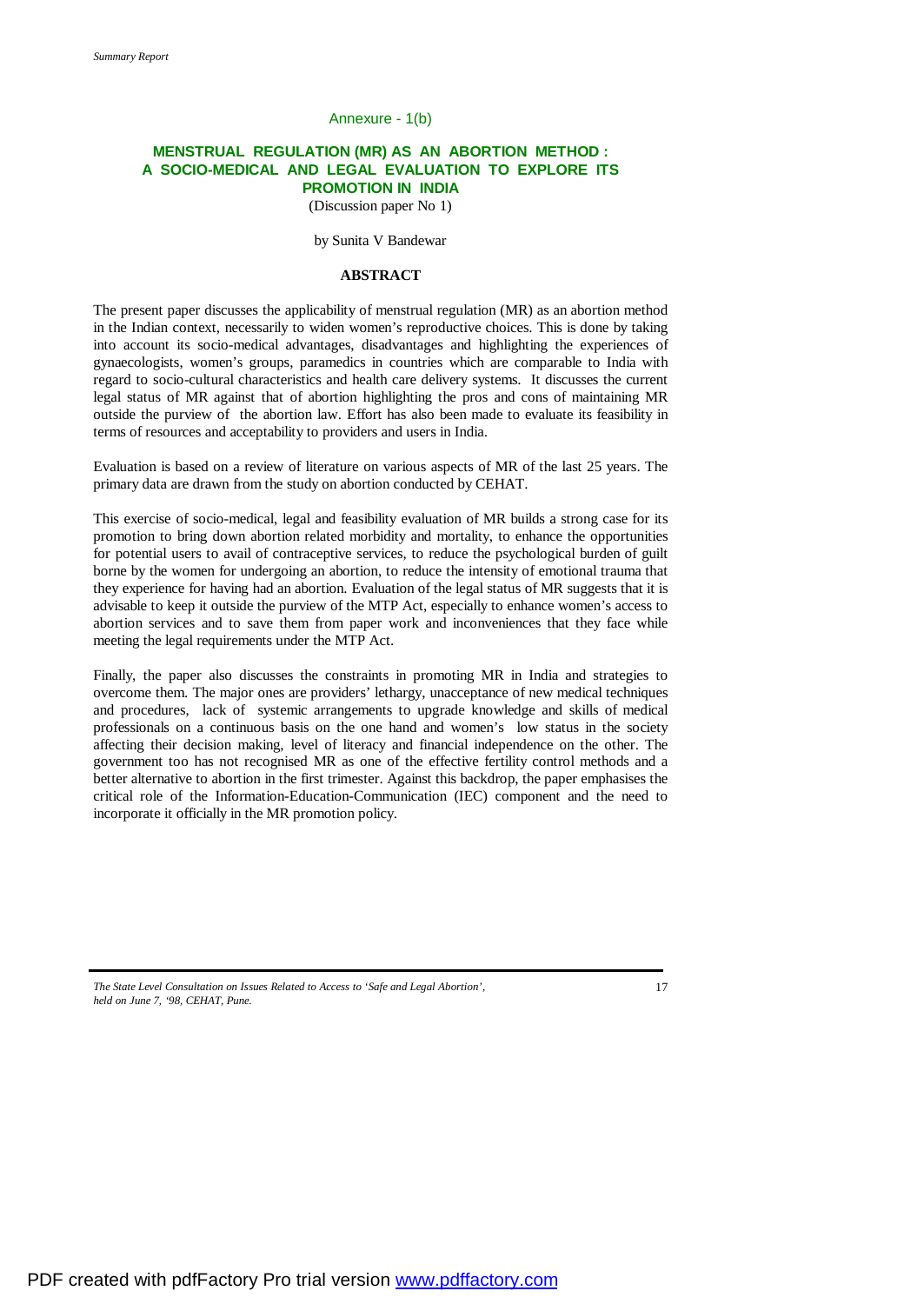#### Annexure - 1 (c)

#### NON-ALLOPATHS IN ABORTION PRACTICE : A FEASIBILITY EVALUATION (Discussion paper No 2)

#### by Sunita V Bandewar

#### **ABSTRACT**

Women's access to abortion care is obstructed despite the legal MTP provisions of the last 25 years for various reasons. Inadequate MTP care centres is one among them. There could be many ways to deal with this particular problem. One such is to explore the possibilities of formalising abortion care facilities that are being provided by non-allopaths<sup>2</sup> on the one hand and imparting MTP care training in the basic medical courses of non-allopaths, that is, ayurveda and homeopathy so as to accommodate them in MTP practice.

This primarily requires an in-depth analysis of their course content on the one hand and critical documentation of experiences of abortion service providers on the other. This paper attempts to do this in a limited sense. Both these exercises will provide guidelines for either accommodating such needs of knowledge and skills in the respective courses and/or formulating the MTP training courses for non-allopaths.

The paper presents a comparative content analysis of the bachelor level courses of allopaths, ayurvedics and homeopaths. Further, it presents some of the related data from our interactions with the abortion providers during our field work, highlighting practical experiences of providers.

'Expansion of abortion care services without compromising its quality' is central to our analysis. This analysis suggests the potential expansion of abortion care services by accommodating ayurvedic practitioners as MTP service providers through legal recognition to them in the MTP Act.

The paper is intended mainly to invoke discussion among the members of the concerned constituencies and especially between the allopaths and non-allopaths. Sharing of experiences and dialogue between these two constituencies is necessary to arrive at practical and reasonable recommendations to be made on this issue.

j

 $2^2$  We have restricted the term non-allopaths to include ayurvedic and homeopathic practitioners only.

*The State Level Consultation on Issues Related to Access to 'Safe and Legal Abortion', held on June 7, '98, CEHAT, Pune.*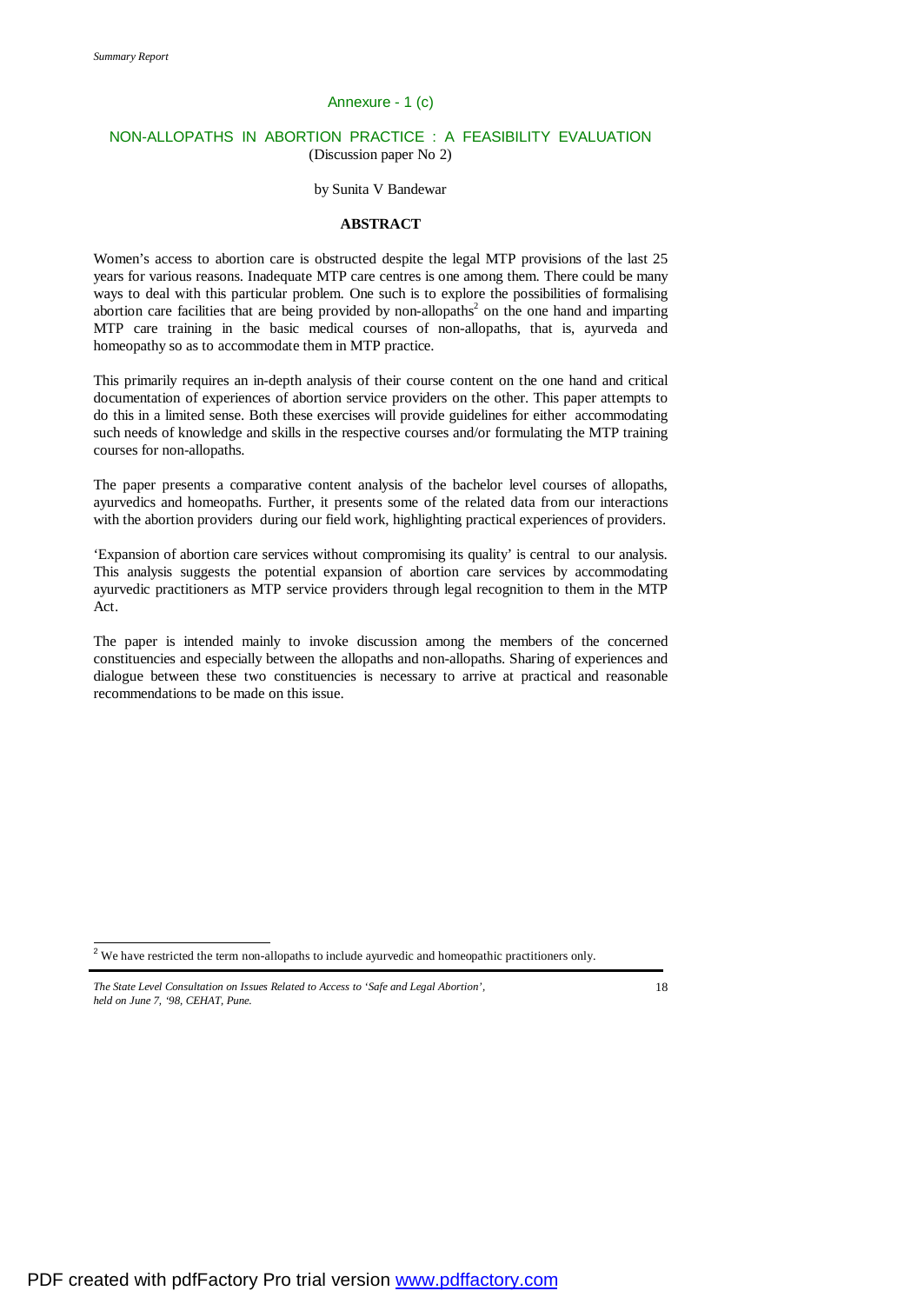# Annexure - 1 (d)

# **PARAMEDICS IN MR PRACTICE : A FEASIBILITY EVALUATION**

(Discussion paper No 3)

#### by Sunita V Bandewar

#### **ABSTRACT**

This paper explores the feasibility of paramedic MR service providers in India. An effort has been made to compile the experiences of paramedic MR service providers from developed as well as developing countries. The case of Bangladesh has been considered in particular because of its similarity to India with regard to socio-cultural systems, bureaucracy, concerns for population rise, health care systems, women's health status & their status in general. Based on these experiences, a feasibility exercise has been suggested for India. The cost-effectiveness in medical and social terms is important while considering this choice. To discuss MR as a method of abortion in early phases of pregnancy clearly offers women, especially rural women, more choices for fertility control/reproductive health care. The short as well as long term benefits outweigh the perceived risks involved through non-coercive and woman-oriented means.

However, benefits of having paramedic MR service providers will be realised only if a workable 'evaluation and monitoring system' is developed and implemented. Maintaining the quality of care becomes a prime responsibility of all those involved. Besides technical, financial and human power related factors, motivation & intention for conducting MR and the commitment to self-help approach will play a major role in training and delivery of MR.

**All the three discussion papers prepared for the consultation have been accepted for publication by Radical Journal of Health for the issue Dec 1998. This will be a special volume containing papers on the MR issue.** 

*The State Level Consultation on Issues Related to Access to 'Safe and Legal Abortion', held on June 7, '98, CEHAT, Pune.*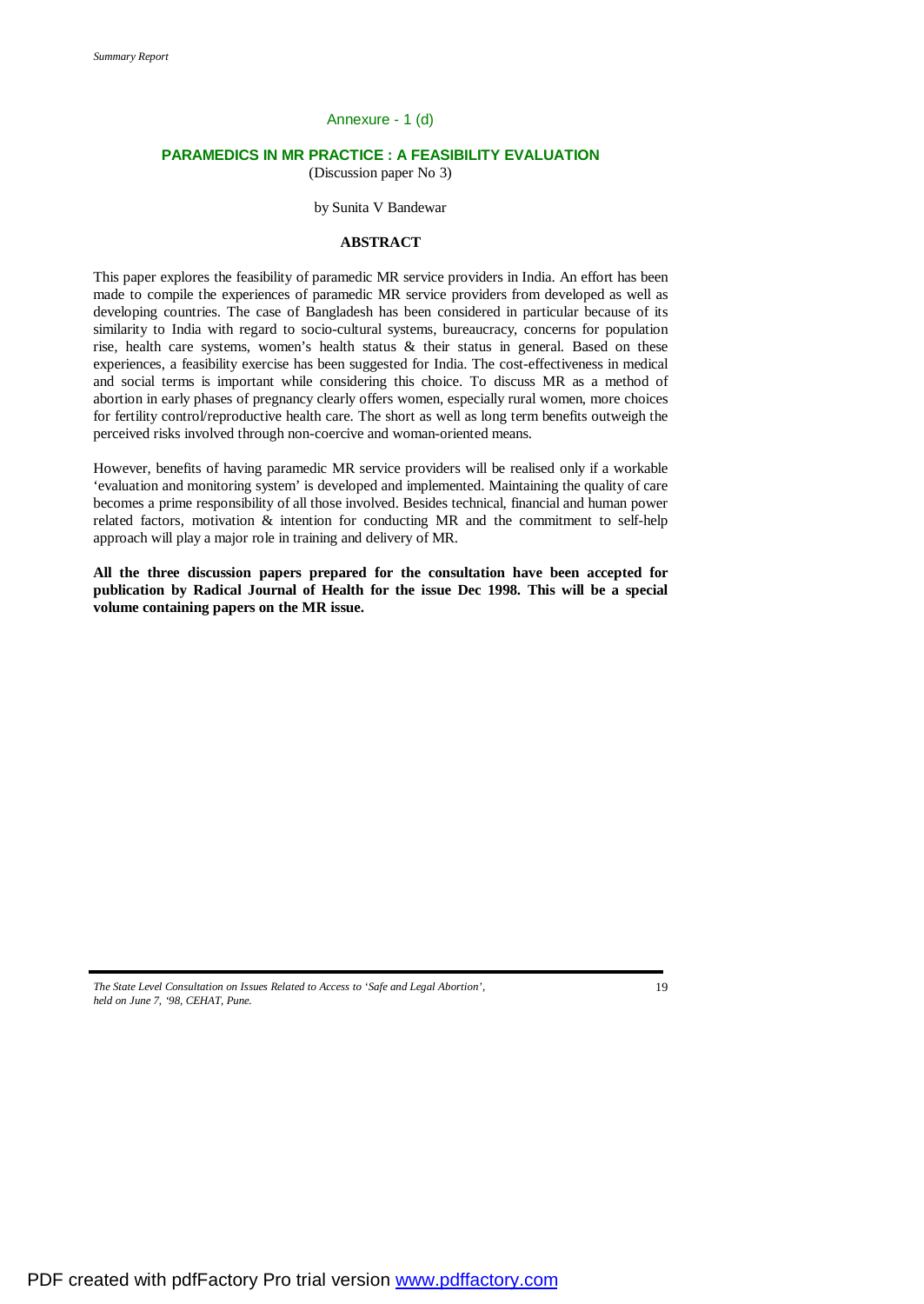#### Annexure - 2

**List of participants in the State Level Consultation on Issues Related to 'Safe and Legal Abortion'** 

1. Dr. Ahankari Rani Halo Medical Foundation, Janki Hospital Andoor, Dist : Osmanabad Tal.Tuljapur 413 603 Tel - (O) (02471) 46050

2. Ms. Athawale Anuradha C-8, B 17, Deepak Fertilizers Colony Jail Rd, Yerwada, Pune - 411 006 Tel - ® 688 670

3. Dr. Bhapkar V.G. Ashirwad Hosp., Vadgaon Nimbalkar, Tal - Baramati Tel - (O) (02112) 72222

4. Dr. Niranjan Bhavsar Deccan Centre, Prestige chambers, Deccan gymkhana, Pune - 411 005 Tel - (O) 321612

5. Dr. Bhatt Nimita TRU (Trust for Reaching the Unreached) 210, Mangaldeep, Opp. Massonic Hall Productivity Road, Alkapuri, Baroda - 390 007 Tel - (O) 338117, ® 331627

6. Dr. Chirmule Deepti BAIF Development Research Foundation Dr.Manibhai Desai Nagar, National Highway no.4, Warje Pune - 411 029 Tel - (O) 365494, 365496

7. Ms. Chitnis Vaishali Unique Features, Amit Complex, Opp, New English School, Sadashiv Peth, Pune - 411 030. Tel - (O) 470896

8. Dr. Deshmukh Chandrakant Ambegaon taluka medical association At post Loni, Taluka Ambegaon Dist - Pune Tel - ® (02133) 62146

9. Dr. Deshpande Arvind B/2, Anupam park, Bavdhan (Khurd), Pune - 411 021. Tel - ® 366961

10. Dr. Doiphode Principal, Tilak Ayurvedic College, Rasta peth, Pune - 411 011 Tel - (O) 624755

11. Dr. Dole Professor, Tilak Ayurvedic College, Rasta peth, Pune - 411 011 Tel - (O) 624755

12. Dr. Gupte Sanjay Gupte hosp. and centre for research in reproduction, Bhandarkar road, Deccan Gymkhana, Pune 411 004 Tel - (O) 350885, 452906

13. Ms. John Preeti Bombay Sappers Colony, Near Kharaki Tank, Pune-Nagar Rd, Wadgaon Sheri, Pune 411 014 Tel - (O) 685462

14. Dr. Junnarkar Ramesh Junnarkar hosp., Mangalwar peth, Junnar - 410502 Tel - (O) 22068

15. Dr. Mrs. Kanitkar Panchashri Apts., Ist floor, Opp. Abhinav Marathi school, Nal Stop, Pune - 411 004 Tel - ® 333435

16. Ms. Karhadkar Shraddha MASUM, Archana Apts., 163, Solapur rd., Hadapsar, Pune - 411 028 Tel - (O) 611749, 675058

*The State Level Consultation on Issues Related to Access to 'Safe and Legal Abortion', held on June 7, '98, CEHAT, Pune.*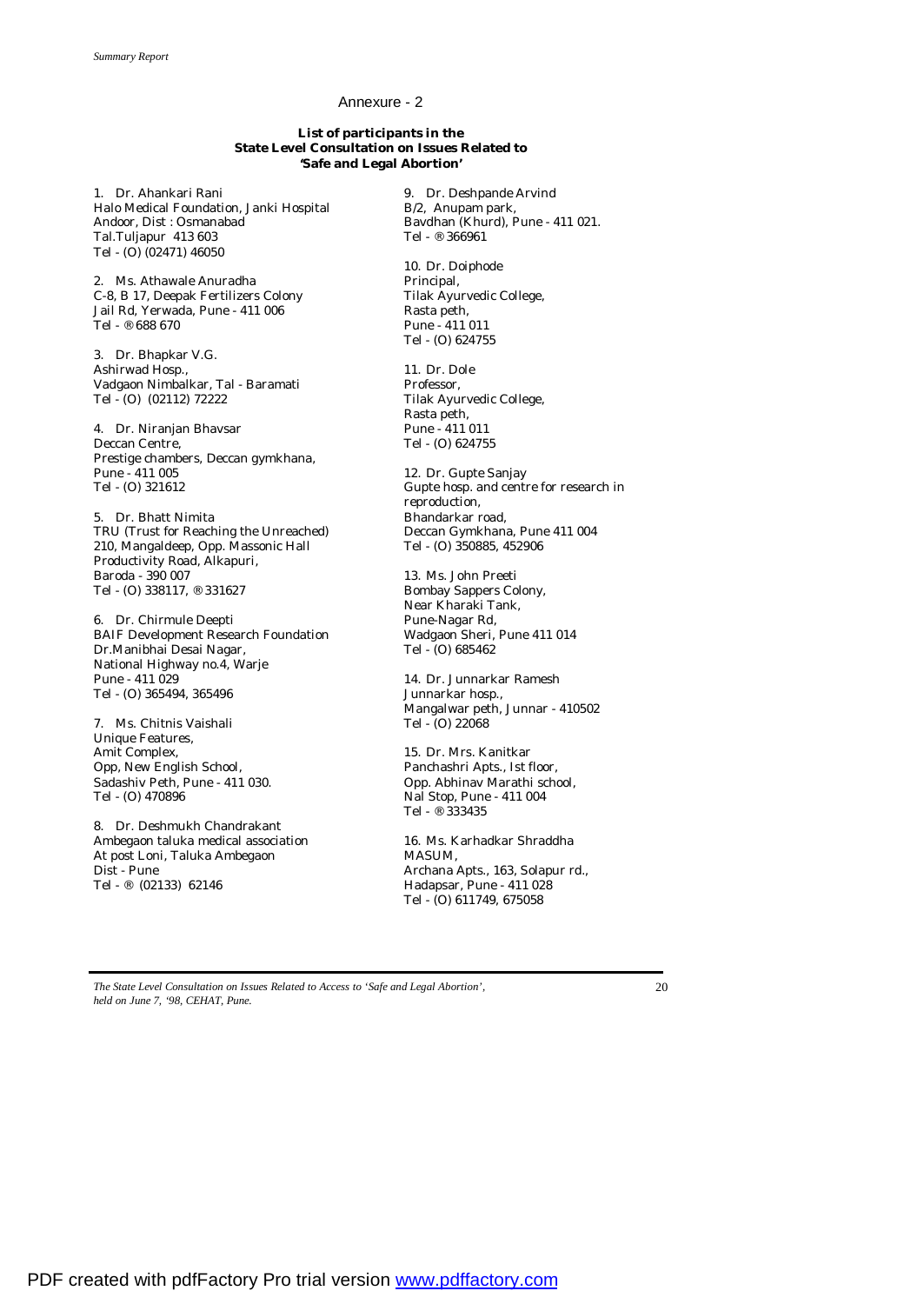17. Dr. Karkal Malini 4, Dhake Colony, Andheri (W), Mumbai - 400 053 Tel - 6360469

18. Dr. Khanapurkar Mala Sr. R.M.O. Sonawane Maternity Home (PMC), Pune Tel - (O) 651491 ® 659538

19. Ms. Kranti IWID, A - 201, Vasant View, D'monte lane, Orlem, Malad (W), Mumbai - 400 064 Tel - ® 8886237, (O) 8811573

20. Dr. Kranti Rayamane (Halo Medical Foundation) Shodh, 440, H-3, Cidco, New Aurangabad

21. Dr. Mira Sadgopal Renuprakash A, 3rd floor, Sadashiv Peth, Pune - 411 030 Tel - ® 470314

22. Dr. Morankar S. N. FRCH Trimity B, Anand Park Aundh, Pune - 411 007 Tel - (O) 387020, 381308

23. Dr. Mulgaonkar Veena Managing trustee, Sujeevan trust, C/o Veena clinic maternity and surgical nursing home, 59, Harishchandra Apt., Tarun Bharat Society, Chakala, Andheri (E) Mumbai - 400 099, Tel - (O) 8328682

24. Ms. Nagarkar Jyoti YUVA, Project coordinator, Legal Resource Centre, Abhyankar Nagar, Opp. Nutan Bharat School, Nagpur - 440010 Tel - 543561 ® 746472

25. Dr. Oza Aruna Medical officer, Family Planning Association of India, Ganeshkhind road, Shivajinagar, Pune - 411 016. Tel - 356414, 353257

26. Ms. Padma Prakash June Blossom society, 60 A, Pali rd., Bandra (W), Mumbai - 400 050 Tel - ® 6421265, (O) 2696072/73

27. Dr. Patel Ashwin Director, TRU (Trust for Reaching the Unreached) 210, Mangaldeep, Opp. Massonic Hall Productivity Road, Alkapuri, Baroda - 390 007 Tel - (O) 338117, ® 331627

28. Dr. Patnekar Vijaya / Bhopatkar Gauri NCAS, 2, Santosh Apts., Sheelavihar colony, Paud road, Pune -411 038 Tel - 346460

29. Dr. Phadke Anant LIC Quarters, University Road, Pune - 411 016. Tel - ® 355728

30. Dr. Phadke Neelkanth Anand Kotwal Nagar, At post Karjat, Dist - Raigad Pin - 410 201

31. Dr. Pilgaonkar Anil B, Naushir Bharucha rd., Grant rd., (W), Mumbai - 400 007 Tel - ® 3688608

32. Ms. Sabla IWID, A - 201, Vasant View, D'monte lane, Orlem, Malad (W), Mumbai - 400 064 Tel - ® 8886237, (O) 8811573

33. Ms. Sheshu Meena / Mrs. Bhide Meghana Sampada Gramin Mahila Swayastha (Sangram) Akshay Apt., Chintamani Nagar, Sangali - 416 416

34. Dr. Shrotri A.N. Associate Professor, Dept. of Obstetrics & Gynaecology, Sasoon Hospital, Pune - 411 001 Tel - (O) 628000 ® 333233 B.J. Medical College

*The State Level Consultation on Issues Related to Access to 'Safe and Legal Abortion', held on June 7, '98, CEHAT, Pune.*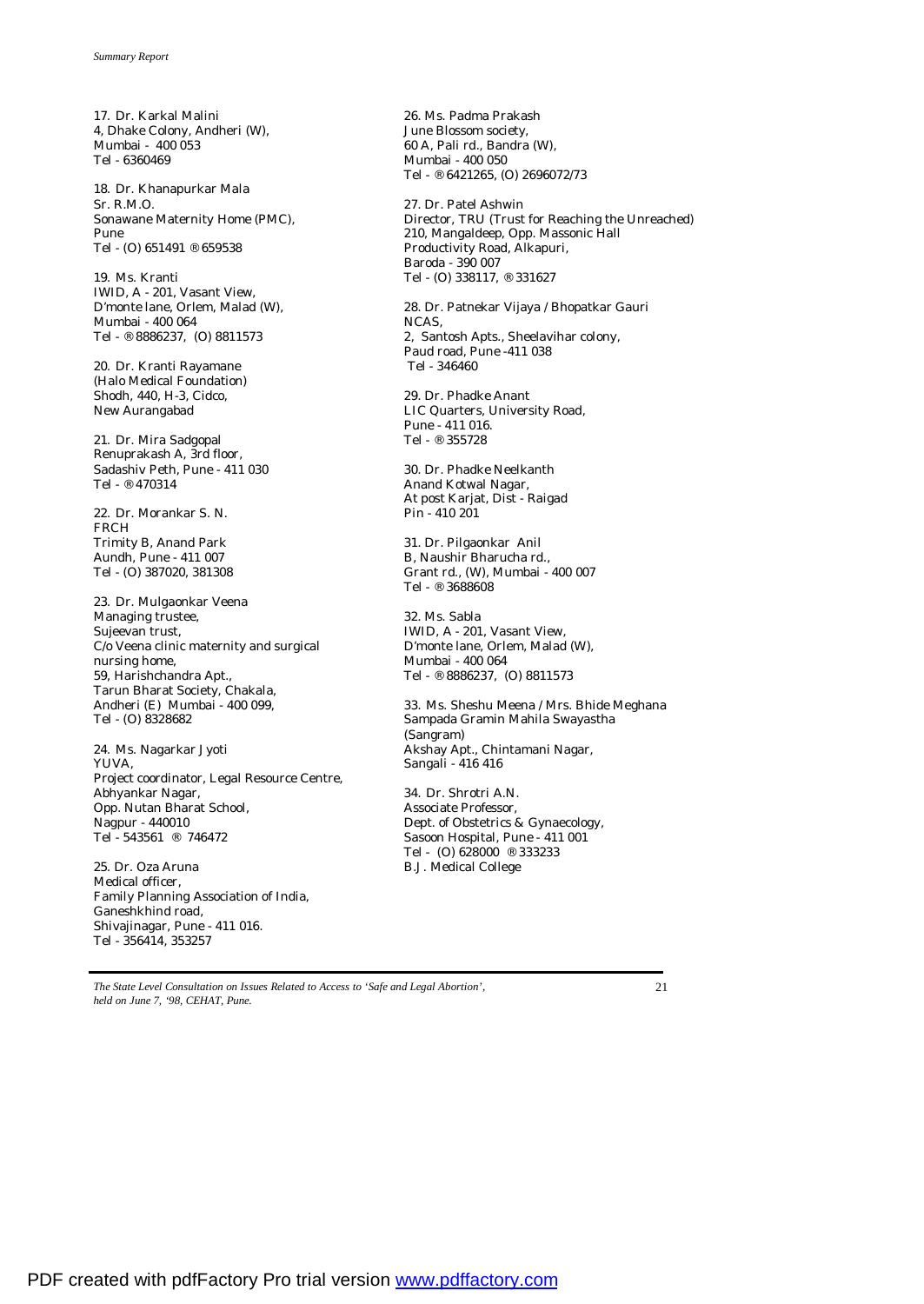35. Dr. Shukla Abhay 992/993 - 23, Rajendranagar, Pune - 411 030 Tel - 530196/537724

36. Dr. Soman Ravindra Dy. Director, National Institute of Virology Gumpha, Income Tax office lane, Erandawana, Pune - 411 004 Tel - (O) 389194,380982, ® 337095

37. Dr. Talwalkar Madhuri State Demographer, Family Welfare Bureau, Station rd., Pune - 411 001 Tel - (O) 624914

38. Dr. Tambay Pushpa Medical officer, Family Planning Association of India Ganeshkhind road, Shivajinagar, Pune - 411 016 Tel - 356414

39. Ms. Tilekar Suman ESIS Hospital Quarters Aundh, Pune - 411 007

40. Dr. Ubale Usha Women Centred Health Project , Municipal bldg., 1st floor, Nehru rd., Vile Parle, (E),Mumbai - 400 057 Tel - (O) 6162436, 6186607 ® 8329773

41. Ms. Velankar Jaya IWID, A - 201, Vasant View, D'monte lane, Orlem, Malad (W), Mumbai - 400 064 Tel - (O) 8811573

42. Ms. Walawalkar Shilpa KEM Hospital and Research Centre Rasta Peth, Pune - 411 011

43. Mid-day Ms. Kunder Nirjhar 92/3, Erandwana, Vijayanand Build., 2nd floor, Kanchan Galli, Pune - 411 004 Tel (O) 330279, 364507, 364508

44. Pune Plus Ms. Naik Navmi Umer Park, Shivajinagar, Near Shree Clinic, Pune - 411 005

CEHAT staff - 45. Dr. Amar Jesani 46. Ms. Hemlata Pisal 47. Ms. Madhuri Sumant 48. Ms. Mani Mistry 49. Ms. Mugdha Lele 50. Ms. Neha Madhiwala 51. Mr. Quazi 52. Mr. Sunil Nandraj 53. Dr. Sunita Bandewar

*The State Level Consultation on Issues Related to Access to 'Safe and Legal Abortion', held on June 7, '98, CEHAT, Pune.*